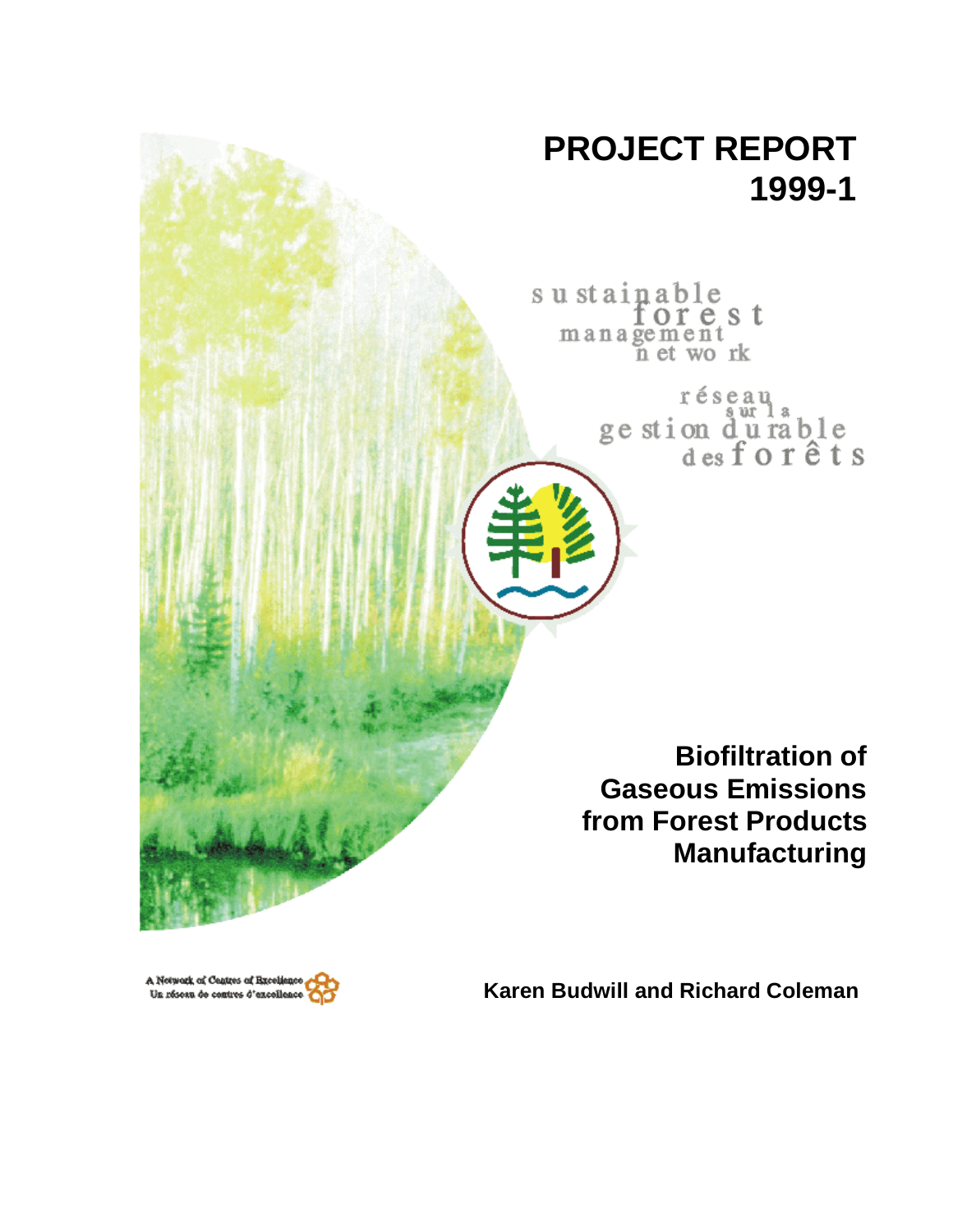For copies of this or other SFM publications contact:

Sustainable Forest Management Network G208 Biological Sciences Building University of Alberta Edmonton, Alberta, T6G 2E9 Ph: (780) 492 6659 Fax: (780) 492 8160 http://www.biology.ualberta.ca/sfm/

ISBN 1-55261-015-2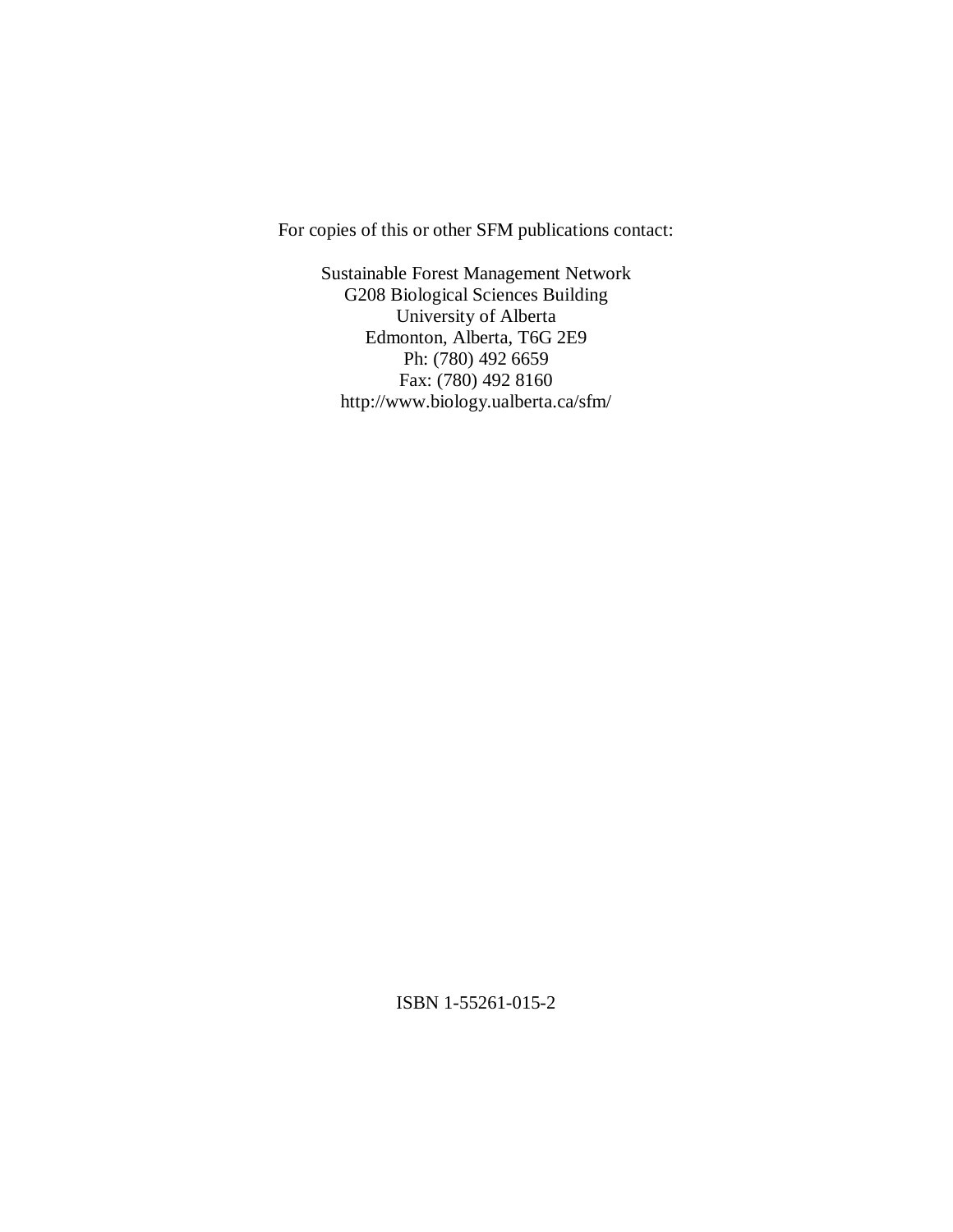# **Biofiltration of Gaseous Emissions From Forest Products Manufacturing**

by

# **Karen Budwill and Richard Coleman**

Microbiology Research and Development, Environmental Technologies Alberta Research Council

**May 1999**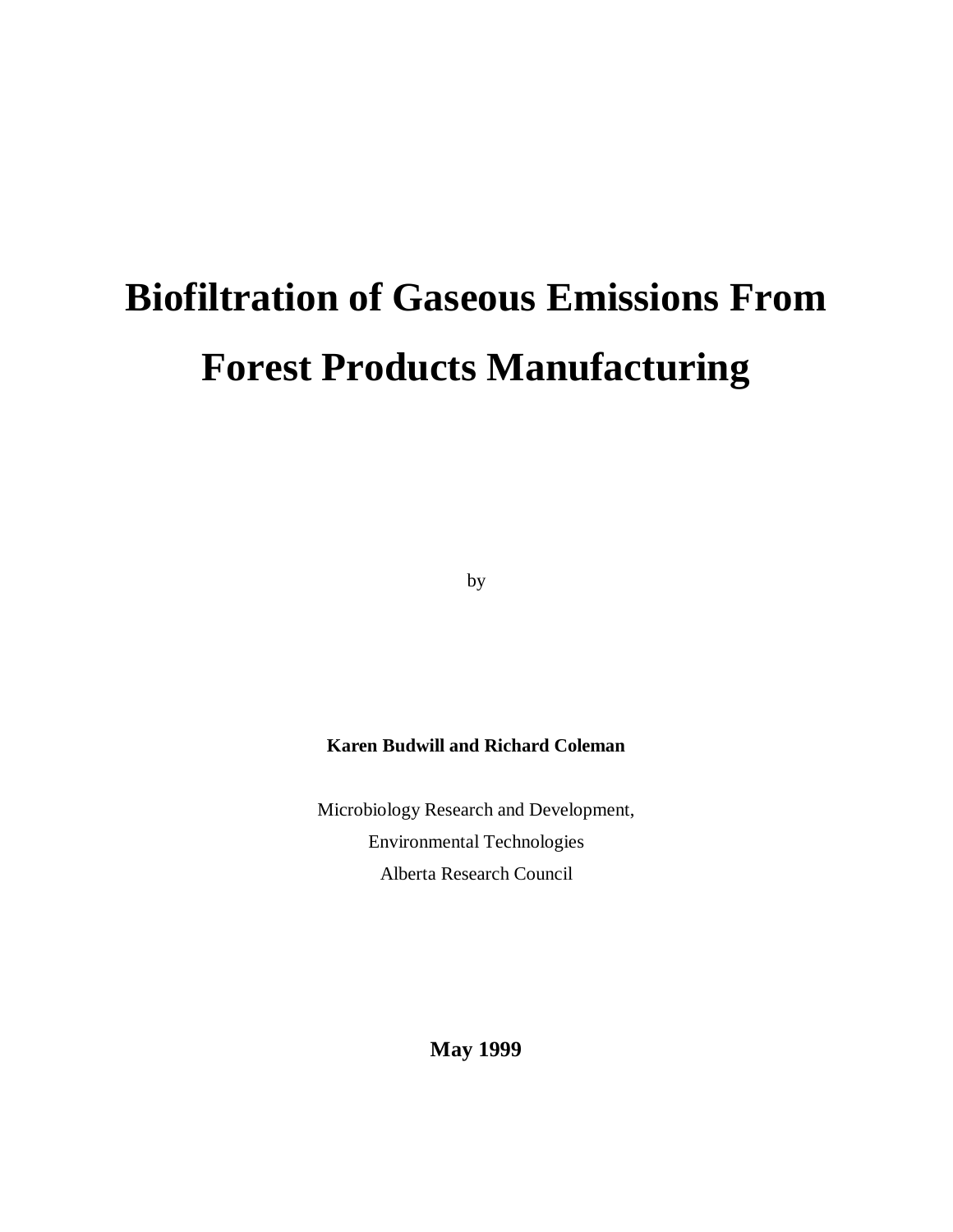# **EXECUTIVE SUMMARY**

Biofiltration is a cost-effective, environmentally-friendly air pollution control (APC) technology to reduce and remove odourous, gaseous contaminants from waste gas. It is highly suited to treat large volumes of gases with low concentrations of contaminants, a situation that makes the use of traditional APC technology such as incineration economically unfeasible. Forest products industries, such as pulp mills and oriented strand board mills, produce waste gases often containing low amounts of highly odorous sulphur compounds (e.g. dimethyl sulphide (DMS)). Biofiltration is a good candidate to treat such waste streams. A significant factor that could impede effective treatment of sulphur waste gases by biofilters, however, is the low partition coefficient of these compounds in water. Compounds with a high partition coefficient are easily degraded within a biofilter, but compounds with a low partition coefficient are more difficult to remove. This project investigated biofiltration parameters that could be changed that would enhance the removal of water-insoluble compounds. It was found that the composition of the bed medium plays in important role in biofilter performance. Peat was a better medium than wood chips for the removal of the hydrophobic compounds tested in this project; *n*-hexane and DMS. A mixture of peat and perlite proved to be an even better bed medium for DMS removal than peat alone. As well, bed medium moisture content and pH affected the performance of the biofilters. These findings have implications for the management of wood products industries. The reduction of odourous waste gas is possible with the use of biofiltration technology. In particular, the removal of reduced sulphur compounds, such as DMS, is possible if attention is paid to ensuring the proper moisture content and pH is maintained and that a good bed medium is used. This might entail more operating control and thus increase costs, but the desired removal would be achieved and in the long run cost savings would be realized.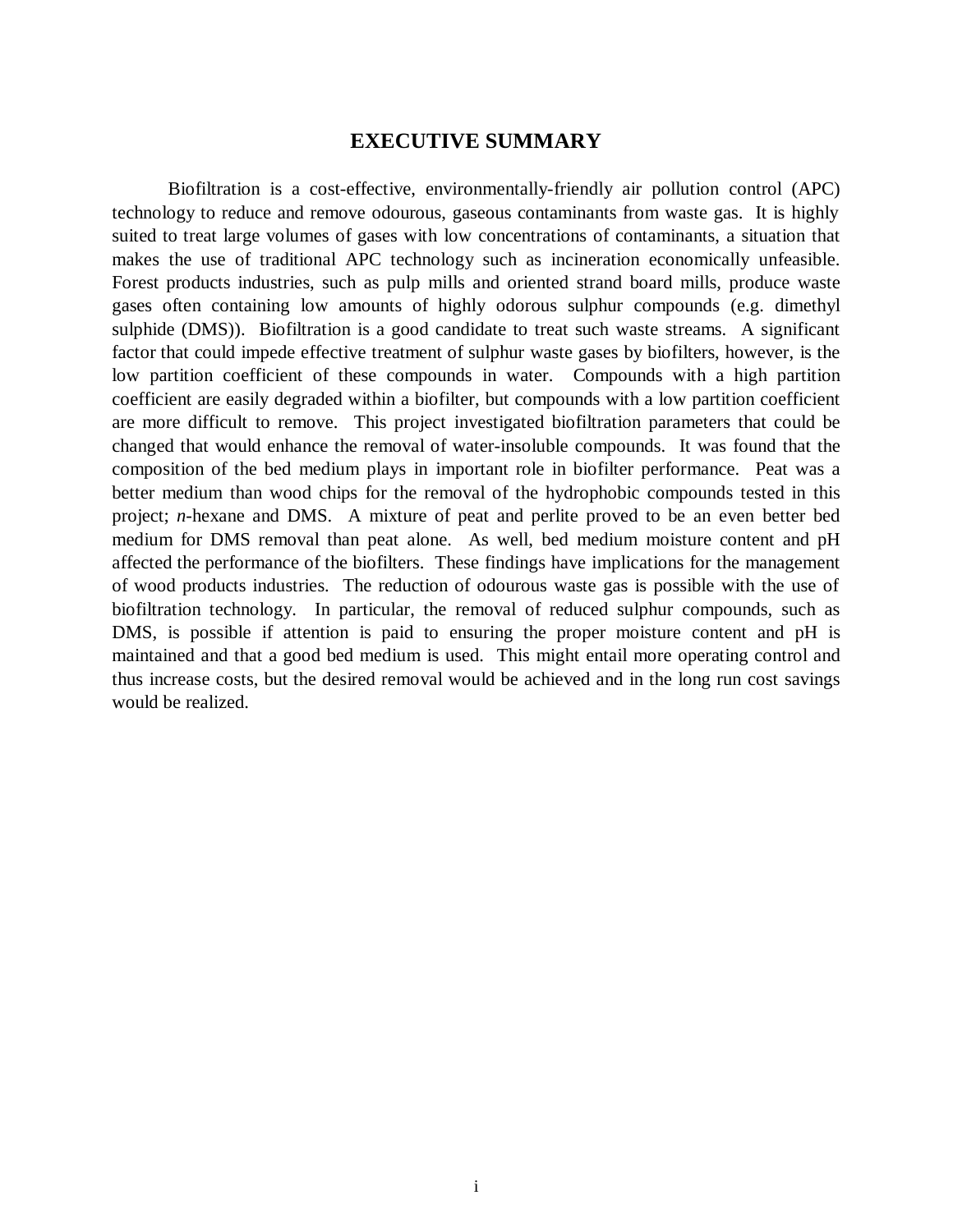# **INTRODUCTION**

In biofiltration, the waste gas passes through a column packed with a support matrix covered with a biofilm of viable microorganisms. The waste gas undergoes a mass transfer from the gas to the liquid phase, diffuses through the liquid phase (i.e. the biofilm), and is transformed or degraded by the microorganisms. The contaminants are thus transformed to innocuous endproducts such as carbon dioide, sulphate, nitrate, water, and new cell biomass.

For biofiltration to be successful, a crucial step in the process is the mass transfer of the contaminant from the gas to the liquid phase. Compounds such as low-molecular weight alcohols, ketones, esters, and hydrogen sulphide  $(H_2S)$  readily diffuse into the biofilm and so are effectively removed by the biofilter. The biofiltration of higher molecular weight compounds or compounds that do not readily dissolve into water have proven to be difficult (Devinney et al. 1999). Removal efficiencies are often below 80%, which is not usually acceptable by regulatory standards (Devinney et al. 1999). Substrate availability to the biofilter microorganisms is reduced in the case of such hydrophobic compounds and so poor removal occurs.

Little work has been done on enhancing the biofiltration of hydrophobic compounds. The objective of this research project, therefore, was to investigate ways of optimizing the biofiltration process to enhance the removal of gaseous hydrophobic compounds, such as DMS, a compound commonly produced by wood processing industries.

The research for this project was divided into two components. The first component investigated different aspects of the biofiltration of *n*-hexane so that decisions could be made on how to enhance the removal of hydrophobic compounds. The effects of silicone oil addition, wet/dry cycling, and using different bed medium were determined. Peat was chosen as the bed medium of choice due to its high surface area for microbial attachment, low pressure drop, and its availability, especially in Alberta (home province). We have also used peat successfully in biofilters removing H<sub>2</sub>S. However, we also tested aspen and spruce chips as alternate bed media. *n*-Hexane was used as a model compound in these initial studies due to its relative low toxicity and low odour threshold as compared to DMS. This allowed greater flexibility in conducting the experiments.

The second component of the research project focused on the biofiltration of DMS. Results from the *n*-hexane biofiltration experiments were used to design the biofilter configuration. Different inocula and bed media composition were tested. A biofilter configuration and composition was achieved that produced the desired removal rates for DMS and recommendations for the forest industry to use biofilters for DMS removal are reported.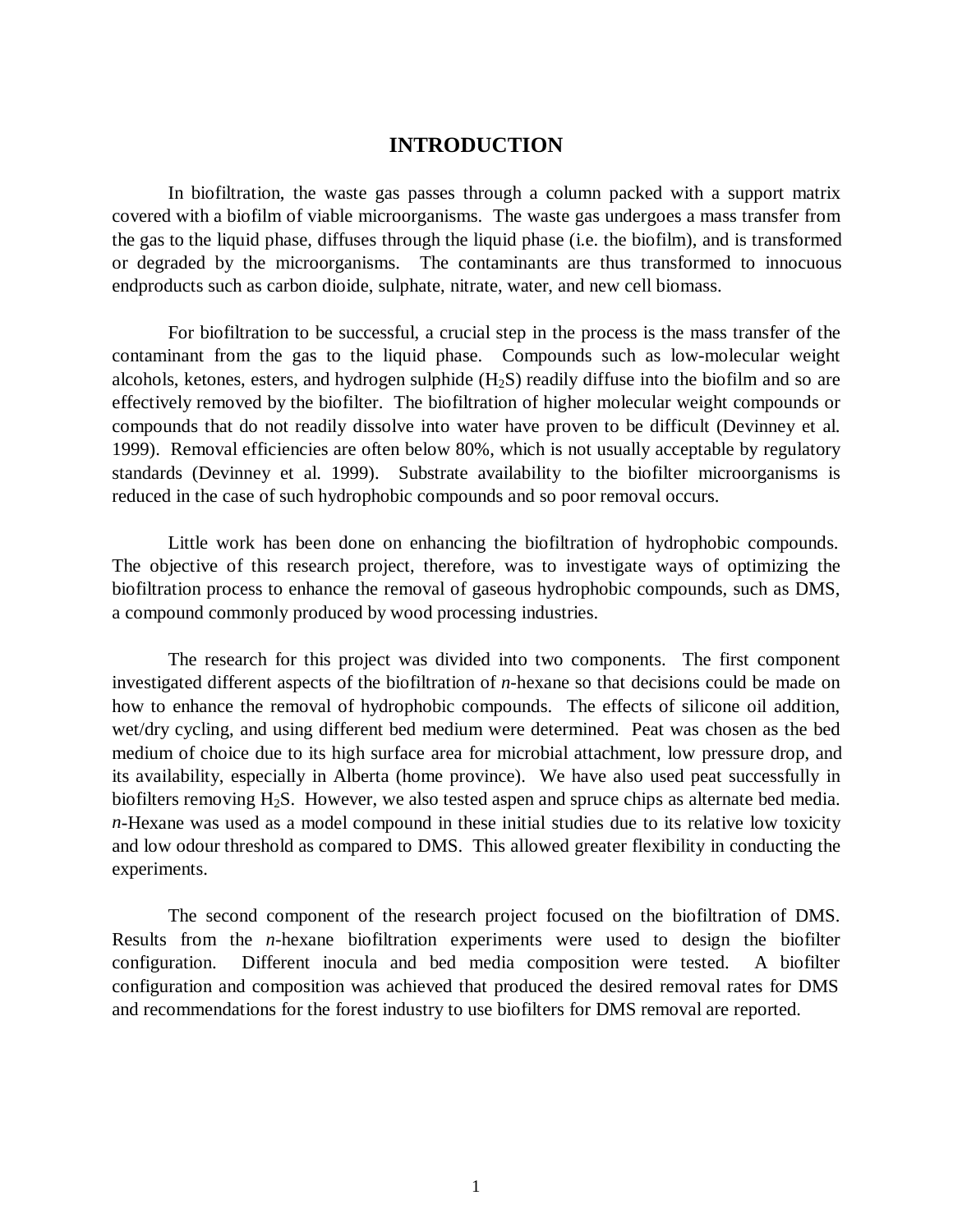# **MATERIALS AND METHODS**

#### **Biofilter Design and Construction**

The design, specifications and construction of the biofilters used in this project have been reported in Budwill and Coleman (1996, 1997, 1998a), though Table 1 summarizes the essential information on the biofilters.

| <b>Parameter</b>            | <b>Biofilter "5-cm diameter"</b> | <b>Biofilter "15-cm diameter"</b> |
|-----------------------------|----------------------------------|-----------------------------------|
| Diameter                    | $5 \text{ cm}$                   | $15 \text{ cm}$                   |
| Height                      | 1 <sub>m</sub>                   | 3 sections of 30 cm, with 15      |
|                             |                                  | cm plenum in between              |
|                             |                                  | sections, 1.35 m total height     |
| <b>Bed Volumes</b>          | 1,963 $cm3$                      | 15,904 $\text{cm}^3$              |
| Air Flow                    | $6-8$ $l/min$                    | $25 - 75$ $l/min$                 |
| EBRT <sup>a</sup>           | $15-20$ sec.                     | 13-40 sec.                        |
| Up-flow/Down-flow           | Only up-flow                     | <b>Both</b>                       |
| Comments                    |                                  | Sampling ports for each section   |
| <b>Contaminant Delivery</b> | Vapourization, controlled by     | Vapourization, controlled by      |
|                             | rotameters                       | mass flow controllers             |
| Humidification              | Yes                              | Yes                               |

#### **Table 1. Specifications of biofilters used in project**

<sup>a</sup> Empty bed retention time

# **Microbiology Aspects**

The inocula used for the various biofiltration experiments, their growth and maintenance have been described previously (Budwill and Coleman 1997, 1999). Inoculum volumes added to each biofilter varied depending in size of biofilter and experiment. The 1-m high, 5-cm diameter biofilter was usually inoculated with 100 ml of the consortium several times during the first 4 weeks of operation. The 1.35-m high, 15-cm diameter biofilter was inoculated with 900 ml of consortium, again, once every week for the first 4 weeks of operation.

Microbial counts were performed as described in Budwill and Coleman (1996, 1998b). R2A medium (Difco Laboratories, Detroit MI) was used to determine total heterotrophic counts, while S6 medium (Atlas and Parks 1993) was used to select and enumerate *Thiobacillus* species.

Identification and growth studies of the *n*-hexane-degrading bacteria have been described in Budwill and Coleman (1998).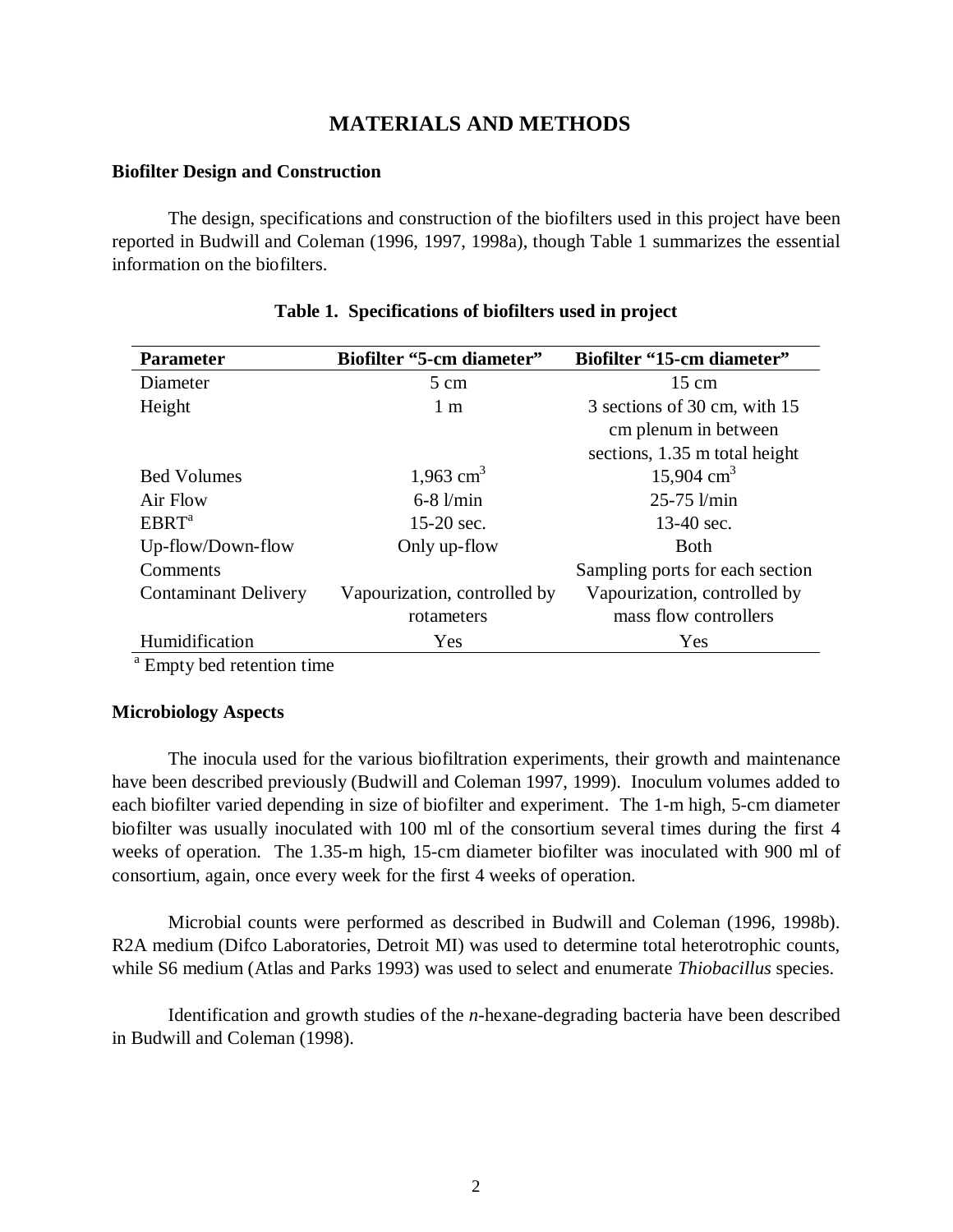#### **Analytical Analyses**

Grab samples of inlet and outlet gases were collected into Tedlar bags (SKG Inc., Eighty Four, PA) and their composition analysed as in Budwill and Coleman (1997) for *n*-hexane and Budwill and Coleman (1999) for DMS.

The moisture content and pH of the bed material were determined at certain times during the course of the experiment and at the end. The moisture content was measured gravimetrically by calculating the change in weight of the bed medium sample before and after drying at 105°C for 24 hr and expressed as percentages. The pH of the bed medium was determined by making a water slurry of the sample and using a pH meter (Accumet pH meter 925, Fisher Scientific Ltd., Ottawa, Ont.) after allowing 30 to 60 minutes equilibration time.

Temperatures of the inlet and outlet gas streams were measured using thermisters every 60 minutes and the values recorded and stored with a datalogger (Ultra-Logger UL-16, Lakewood Systems Ltd., Edmonton, AB).

#### **Calculations and Units Used in Report**

The following biofilter operating parameters and their calculations were used (Swanson and Loehr 1997).

Empty bed residence time (EBRT):

This is a measure of the biofilter gas residence time and usually reported with units of seconds.

Mass loading (ML)

The chemical mass loading rate per unit bed volume. Reported as an average value for the entire bed volume and reported as  $g/m^3/hr$ .

QC*i*/V

Elimination capacity (EC)

The chemical mass removal rate per unit bed volume, reported as  $g/m<sup>3</sup>/hr$ . It is a normalized measure of contaminant removal capacity at a given mass loading, and reported as a bed averaged value.

Q(C*i*-C*e*)/V

Removal efficiency

Used as a performance measure and given as a percent.

(C*i*-C*e*)/C*e* x 100%

Where:

```
V= biofilter volume
```
 $Q =$  gas flow rate

 $A = area$ 

C*i*= influent concentration

*Ce*= effluent concentration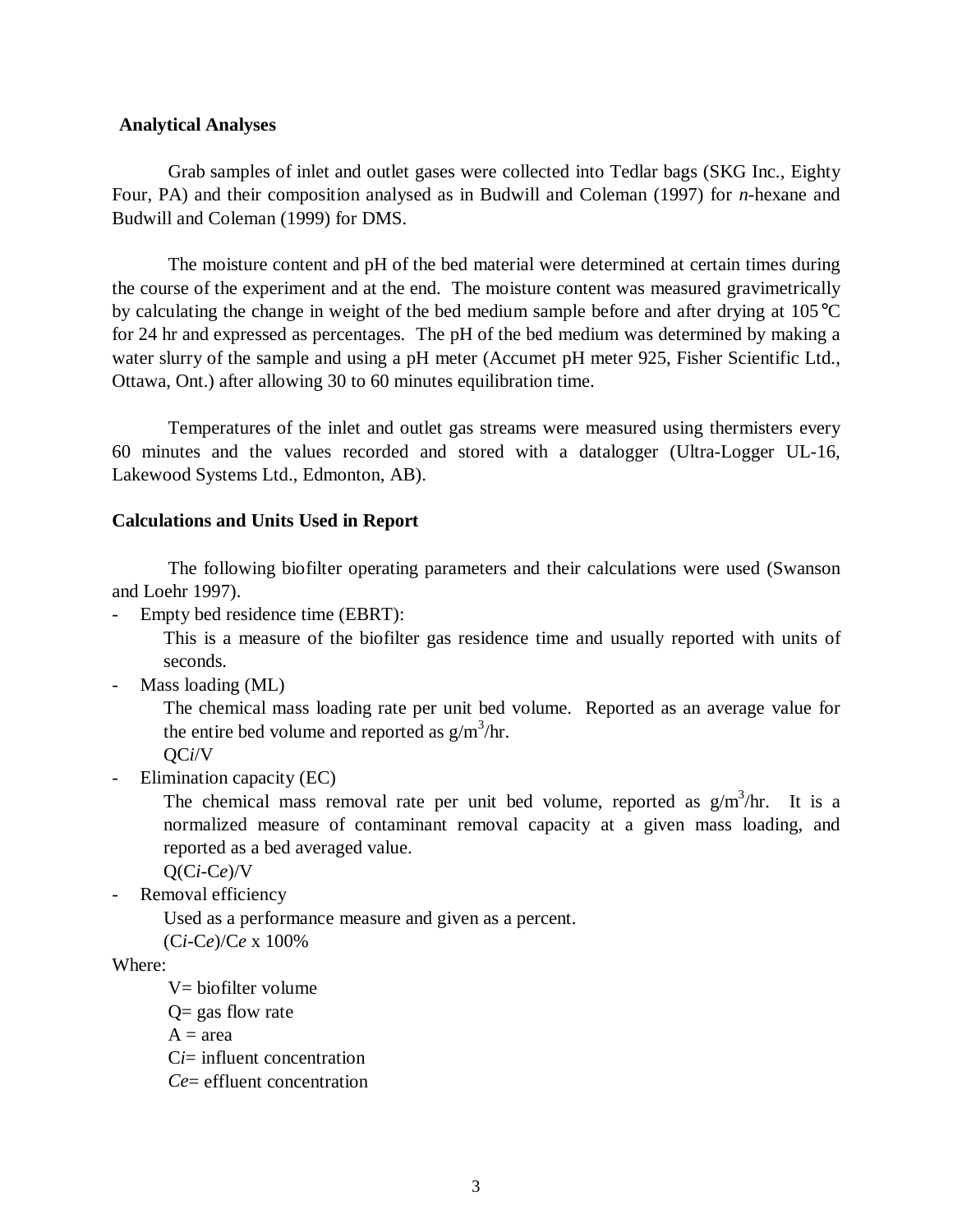# **RESULTS AND DISCUSSIONS**

#### *n***-Hexane Biofiltration**

#### *Effects of silicone oil addition biofilter performances*

Due to the poor water solubility and low partition coefficient of *n*-hexane, the biodegradation and removal of *n*-hexane vapours by biofiltration has proven to be highly variable but, in general, poor (Morgenroth et al. 1996). In order to enhance the *n*-hexane removal performance, the effects of a surface-active agent (surfactant) addition to the biofilter bed material was investigated. The use of surfactants to enhance the bioremediation of contaminated environments has been extensively reviewed by Rouse et al. (1994). The presence of a surfactant on the biofilter medium should theoretically increase the mass transfer of *n*hexane from the gas to the liquid phase due to the surfactant's amphipathic characteristics (Volkering et al. 1995). It has been shown that surfactants alter the hydrophobicity characteristics of the microbial cell surface, allowing the microorganisms to adhere to the surfactant (Neu 1996) and, so, in a biofilter setting this could increase contact between the microorganisms and *n*-hexane partitioned into the surfactant layer. Silicone oil was chosen as surfactant due to its high levels of thermal stability and relatively non-toxicity (Ascon-Cabrera and Lebault 1993) as well as the high partition coefficient of *n*-hexane in silicone oil (Cesario et al. 1992).

Figure 1 shows the performance of a biofilter treated with silicone oil to that of an untreated control biofilter. There was a lag period of about 38 days before 50% *n*-hexane removal occurred in the silicone oil-treated biofilter. On day 38, 12.6 g *n*-hexane/m<sup>3</sup> bed material/hr was being removed. The greatest removal recorded was 91.6% (at an air flow-rate of 3.4  $l/min$ ). However the elimination capacity was 16.4 g *n*-hexane/m<sup>3</sup> bed material/hr; the highest elimination capacity achieved was 25.5 g *n*-hexane/m<sup>3</sup> bed material/hr on day 53. At the end of the experiment, an average of 60.0% *n*-hexane or 12.2 g *n*-hexane/m3 bed material/hr (at an air flow rate of 6.5 l/min) was being removed. In contrast, the *n*-hexane removal in the untreated control was much lower. By day 38, *n*-hexane removal was only 24% or 3.6 g *n*hexane/m3 bed material/hr. At the end of the experiment an average of 37.1% *n*-hexane or 5.8 g *n*-hexane/m<sup>3</sup> bed material/hr was being removed.

The addition of silicone oil in this experiment, therefore, resulted in an enhanced removal of nearly twice the removal in the untreated control biofilter. Higher elimination capacities than 16.0 g  $n$ -hexane/m<sup>3</sup> bed material/hr could not be achieved. This value is lower than what was achieved in a compost/perlite/crushed oyster shell-based biofilter treating *n*-hexane (Morgenroth et al. 1996). Elimination capacity values between 21.0-43.0 g *n*-hexane/m<sup>3</sup> bed material/hr were reported depending on the air flow-rate and inlet concentrations.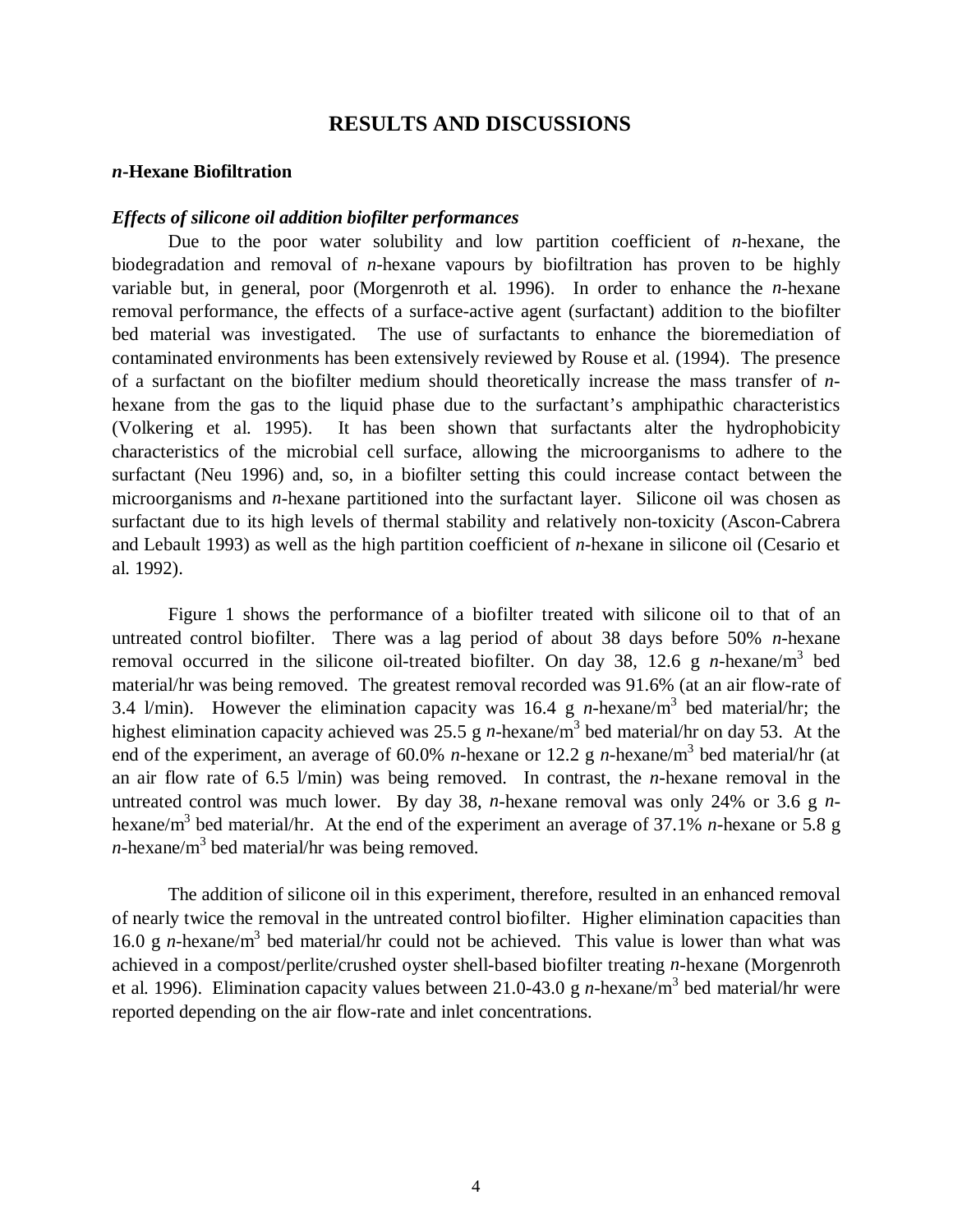

# **Figure 1.** *n***-Hexane removal performances of silicone oil-treated and untreated biofilters. The boxed in areas represent times in the experiment when the air flow was reduced from 6.5 to 3.4 l/min. ML = mass load, EC = elimination capacity.**

The lag period before 50% removal occurred could be effectively be reduced from 38 to 5 days (Figure 2) by re-using the silicone oil-treated peat from the previous *n*-hexane-treating biofilter. This peat had heterotrophic bacterial numbers of  $10^8$  colony forming units (cfu)/g peat. As well, an average of 90% *n*-hexane or 26.8 g *n*-hexane/m<sup>3</sup> bed material/hr removal was achieved. A non-silicone oil-treated control biofilter packed with uninoculated peat showed a 25-day lag period before the *n*-hexane removal rate increased above 40%. Removals, however, never rose above 50% during the course of the experiment, and at the end of the experiment 9.1 g *n*-hexane/m<sup>3</sup> bed material/hr was being removed in this biofilter. Interestingly, the bacterial numbers in both biofilters at the end of the experiment ranged from  $10^7$  to  $10^8$  cfu/g of wet peat. This would suggest that perhaps the re-used peat had acclimated bacteria that could degrade *n*hexane whereas the uninoculated, new peat did not despite the equal number of bacteria. A longer operation time may have allowed *n*-hexane-degrading bacteria in the untreated biofilter to evolve and increase in numbers.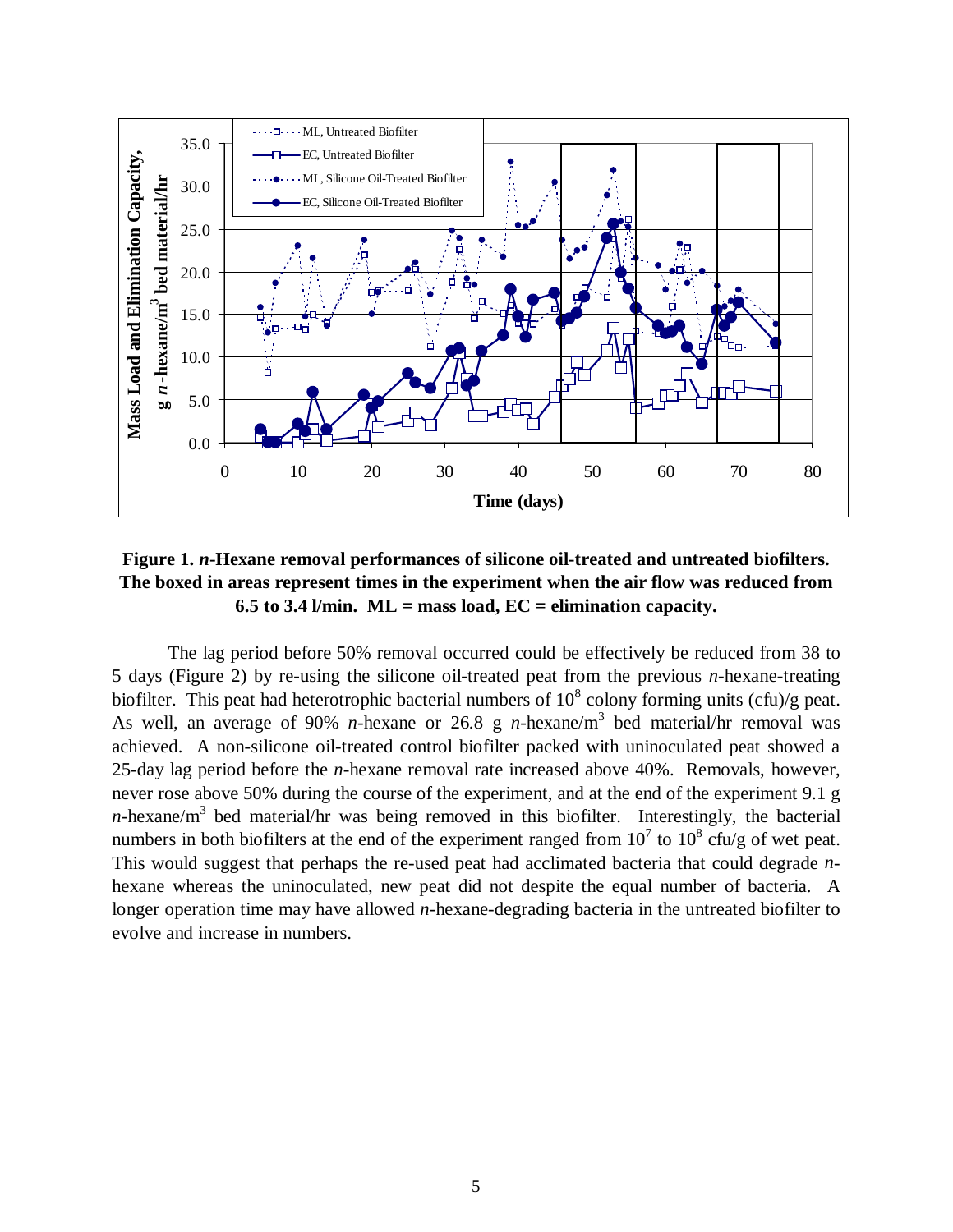

# **Figure 2.** *n***-Hexane removal performances of an untreated biofilter and a silicone oiltreated biofilter packed with precolonised peat. ML = mass load, EC = elimination capacity.**

The moisture content of the untreated control biofilter was on average 82% and was higher than in the treated biofilter (65%). Moisture content is an important factor in biofiltration performance. For optimum conditions, the moisture content of a biofilter bed medium should be between 40 to 60%. At moisture contents above 60%, the gas/liquid surface area decreases, potentially causing mass transfer problems (van Groenestijn et al. 1995). Therefore, the mass transfer of *n*-hexane from the gas phase to the liquid phase could have been impeded by the high moisture content of the peat. The lower moisture content of the silicone oil-treated biofilter may have been due to the silicone oil acting as a barrier to water adsorption by the peat.

Relatively low moisture content and the presence of silicone oil probably allowed greater amounts of *n*-hexane to dissolve into the silicone oil layer/water layer than if there was just a water layer. At the same time the presence of the silicone oil may have produced hydrophobic sites on the microbial cell surface thus allowing the cells to attach to the water-silicone oil interface (Ascon-Cabrera and Lebeault 1993) and come into contact with the dissolved *n*-hexane. This may explain why a greater amount of *n*-hexane removal was observed in this biofilter than in the untreated control biofilter.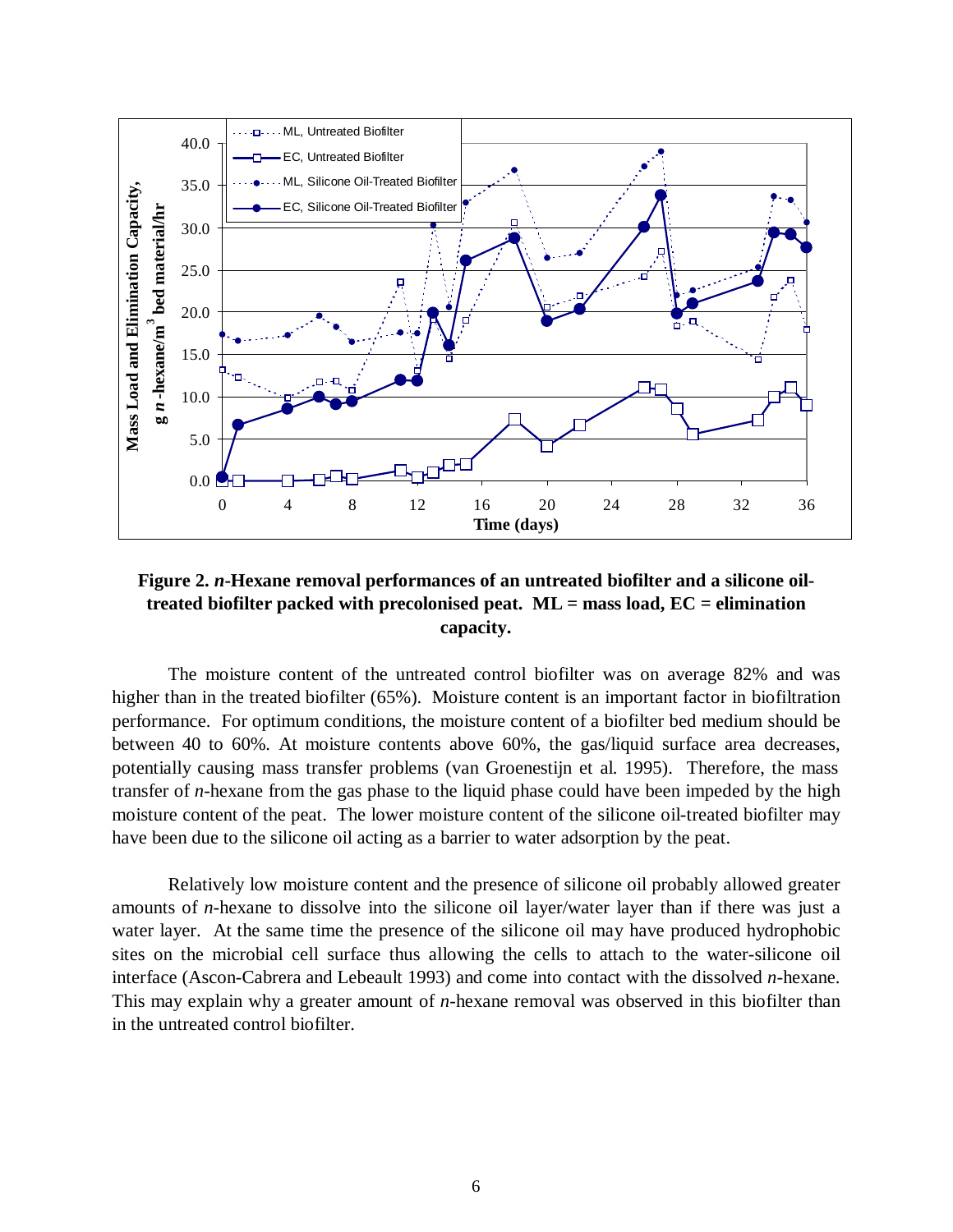#### *Wet/dry moisture cycling within a biofilter*

As the previous section demonstrated, the use of silicone oil can enhance the removal of a hydrophobic compound in a biofilter. However, as silicone oil is costly its price would be prohibitive for its use in a full-scale, on-site biofilter. In order to maintain the attractiveness of biofilters' low operating costs, we focused the research project on manipulating the moisture content of the filter bed medium.

In this experiment, two peat-based biofilters were operated in parallel. One biofilter served as the control and received a constant amount of moisture via humidification of the air stream. The second biofilter was subjected to a wet/dry cycling of the air stream. This was done by installing an in-line condenser after the humidifier to condense out some of the water from the humidified air.

As can be seen from Figure 3, the moisture contents in the wet/dry biofilter throughout the experiment were, in fact, quite high. Condensing of the air stream only slightly lowered the moisture content of the peat. The high moisture content in the biofilter led to increased pressure drop and necessitated that the peat be removed and repacked to prevent compaction. This was done several times during the course of the experiment. It was observed, and can be seen in Figure 4, that there was always an increase in the *n*-hexane removal rate whenever the peat was repacked. This would indicate that mixing and repacking of the peat created loft for good air passage and thus good adsorption and contact of the contaminant with the microorganisms. The microbial population on the peat did not seem to be adversely affected by the disturbance of the bed material as *n*-hexane removal rates did not drop.



**Figure 3. Percent moisture content of peat from untreated biofilter and biofilter subjected to wet/dry cycling of in-coming air moisture.**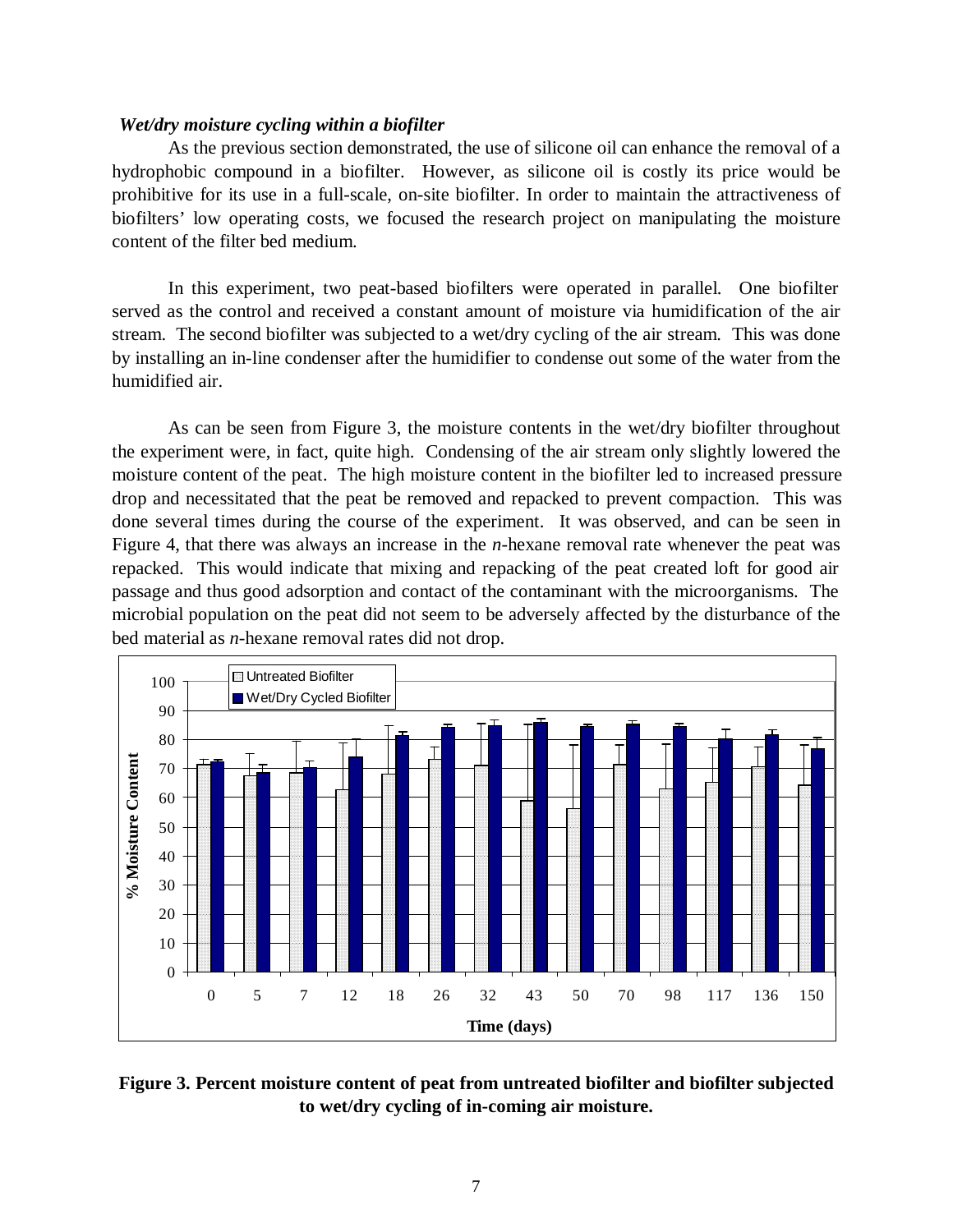Higher removals were observed in the wet/dry biofilter than in the control biofilter only towards the end of the experiment (Figure 4). Despite the high moisture content, a maximum elimination capacity of 34.0 g *n*-hexane/m<sup>3</sup> bed material/hr was obtained while a maximum elimination capacity of 21.0 g *n*-hexane/m3 bed material/hr was obtained with the control biofilter. The peat from the inlet section of the control biofilter was in fact quite dry. A range of 30 to 70% moisture content was measured over the course of the experiment and accounts for the large standard deviation seen in Figure 3. The peat from this section had a pH of 6.5. A combination of these factors may have affected the poor removal rates.



**Figure 4.** *n***-Hexane removal performances of an untreated biofilter and a biofilter subjected to wet/dry cycling of in-coming air stream. Arrows indicate times when the biofilter bed media were removed and then repacked into the columns.**

In conclusion, it was very difficult to control the moisture content of the biofilter peat by trying to create wet/dry cycles. Peat, once wet, can soak up a lot of moisture and remain wet for long periods of time. The control biofilter started off fairly dry and channeling was observed. This may have negatively affected the bacteria and recovery was slow once the peat became moister. The very moist peat in the test biofilter probably provided a good environment for microbial growth but this biofilter was prone to compaction. Repacking helped to restore the high levels of *n*-hexane removals but these removal rates could not be sustained for very long as compaction occurred quickly.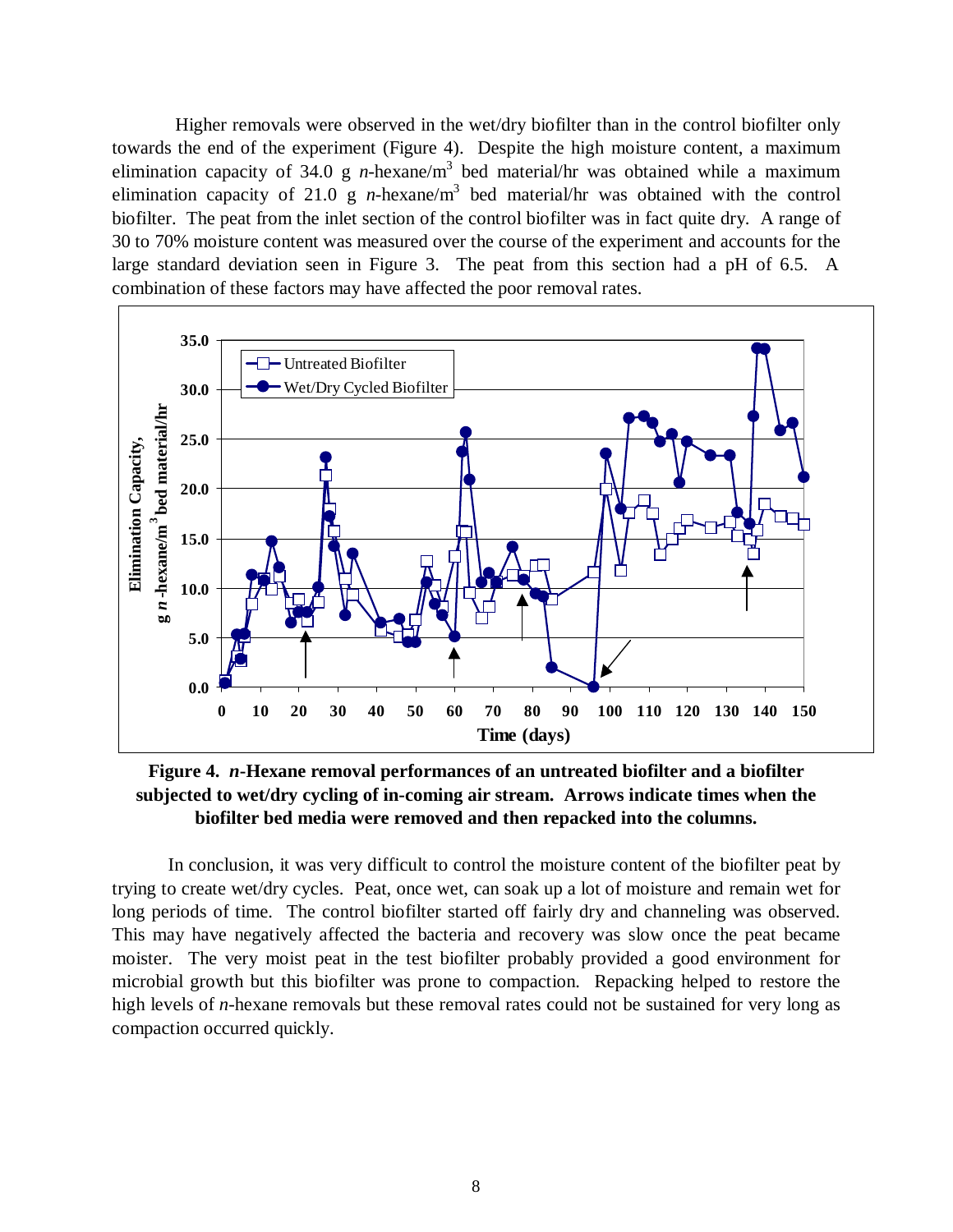#### *Comparison of peat and waste wood as biofilter bed material*

A good bed material must have 1.) a large specific surface area for microbial attachment and contact area between gas and liquid phases, 2.) resistance to compaction, and 3.) a high porosity to allow for passage of air-stream and water through the biofilter without increasing the pressure drop (Swanson and Loehr 1997). Other qualities of a good bed material include providing an optimal microbial environment in terms of nutrient availability, pH control and moisture and allow for the adsorption of contaminants thereby increasing the concentration of contaminants available to the biomass. Finally, the choice of bed material depends on the cost and maintenance requirements (Oosting et al. 1992).

Due to the problems controlling the moisture content of peat and also due to its acidic nature, we investigated the use of wood chips as an alternate biofilter bed medium. The use of wood chips may alleviate the moisture and pH problems associated with peat and may also offer a cost saving factor in that waste wood chips are readily available on site at forest products manufacturing industries. Therefore, aspen and spruce waste wood chips were collected from an oriented strand board mill for use in the biofiltration experiment to treat *n*-hexane. Both bed media were adjusted to a pH of between 6.0-7.0, and inoculated with the *n*-hexane-degrading consortium before packing them into the biofilter column.

Figure 5 shows the biofilters' performances. The great variability in removal rates can be attributed to the fact that biofilters are biological systems and so a great number of factors could have affected the biofilter performances on a daily basis. Increases in elimination capacities of the aspen chip-based biofilter seemed to correspond with the addition of the nutrient solution thus indicating that nutrient limitation was occurring in this biofilter. A maximum elimination capacity of 8.3 g *n*-hexane/m<sup>3</sup> bed medium/hr was achieved with the aspen chip-based biofilter and 7.9 g *n*-hexane/m<sup>3</sup> bed medium/hr with the spruce chip-based biofilter. Overall, however, the aspen chip biofilter outperformed the spruce chip biofilter. A comparison of the mass load to the elimination capacity (Figure 6) shows that the aspen chip based-biofilter achieved a higher elimination capacity than the spruce chip-based biofilter at similar mass loads. Other operating parameters such as moisture content, pH of bed material, and gaseous flow rate were similar between the two biofilters (data not shown).

The poor performance of the spruce chip-based biofilter could be attributed to contamination of the chips by fungi. The increase in the elimination capacity in the spruce chipbased biofilter towards the end of the experiment may have been a result of the decline of the fungal contamination due to nutrient depletion and the increase in bacterial numbers capable of using *n*-hexane. In contrast, the aspen chip-based biofilter did not have this fungal contamination and never had as low elimination capacities as the spruce chip-based biofilters.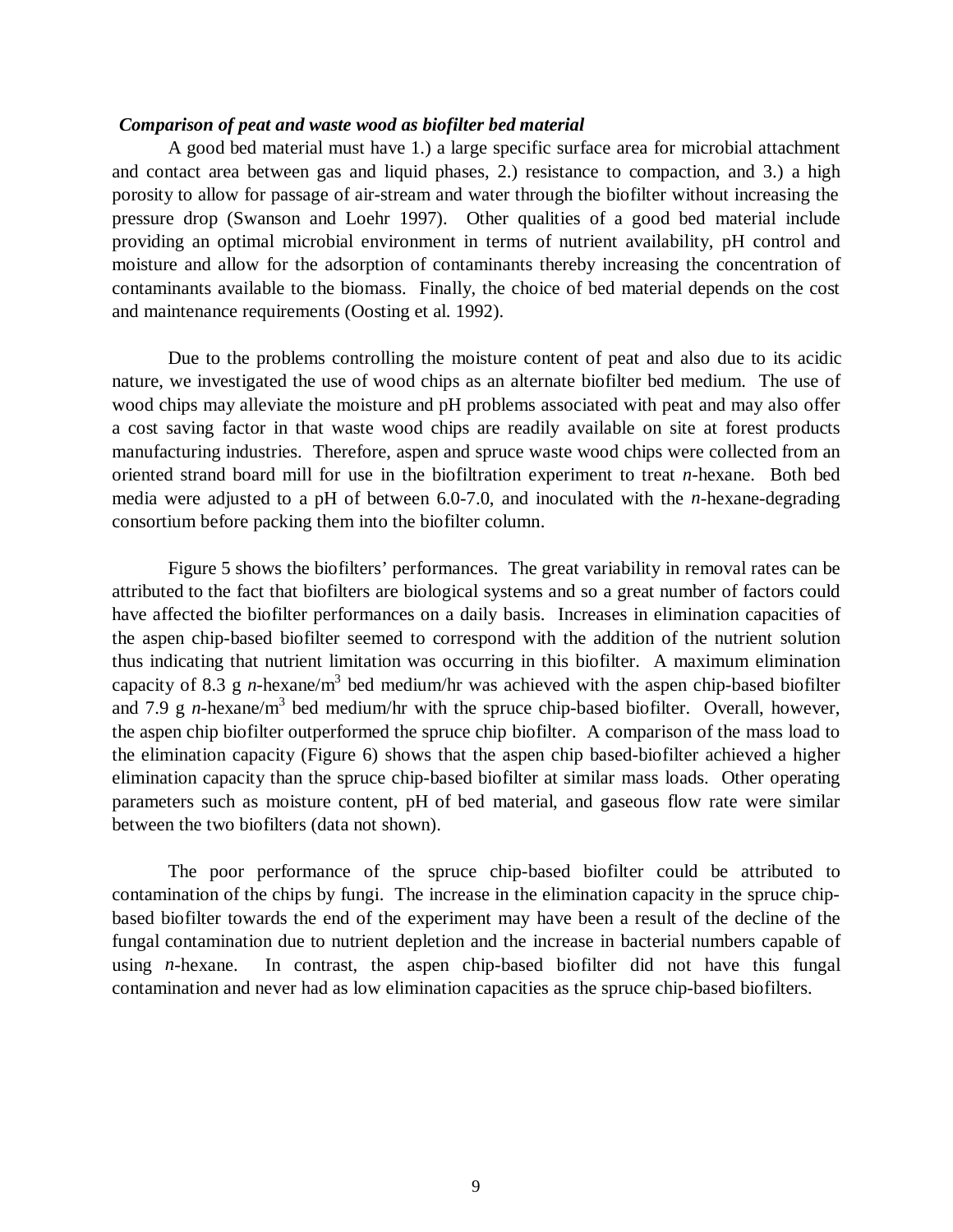

**Figure 5.** *n***-Hexane removal performances of aspen and spruce chip-based biofilters. ML = mass load, EC = elimination capacity.**



**Figure 6. Relationship of elimination capacities to mass loads in the aspen and spruce chipbased biofilters.**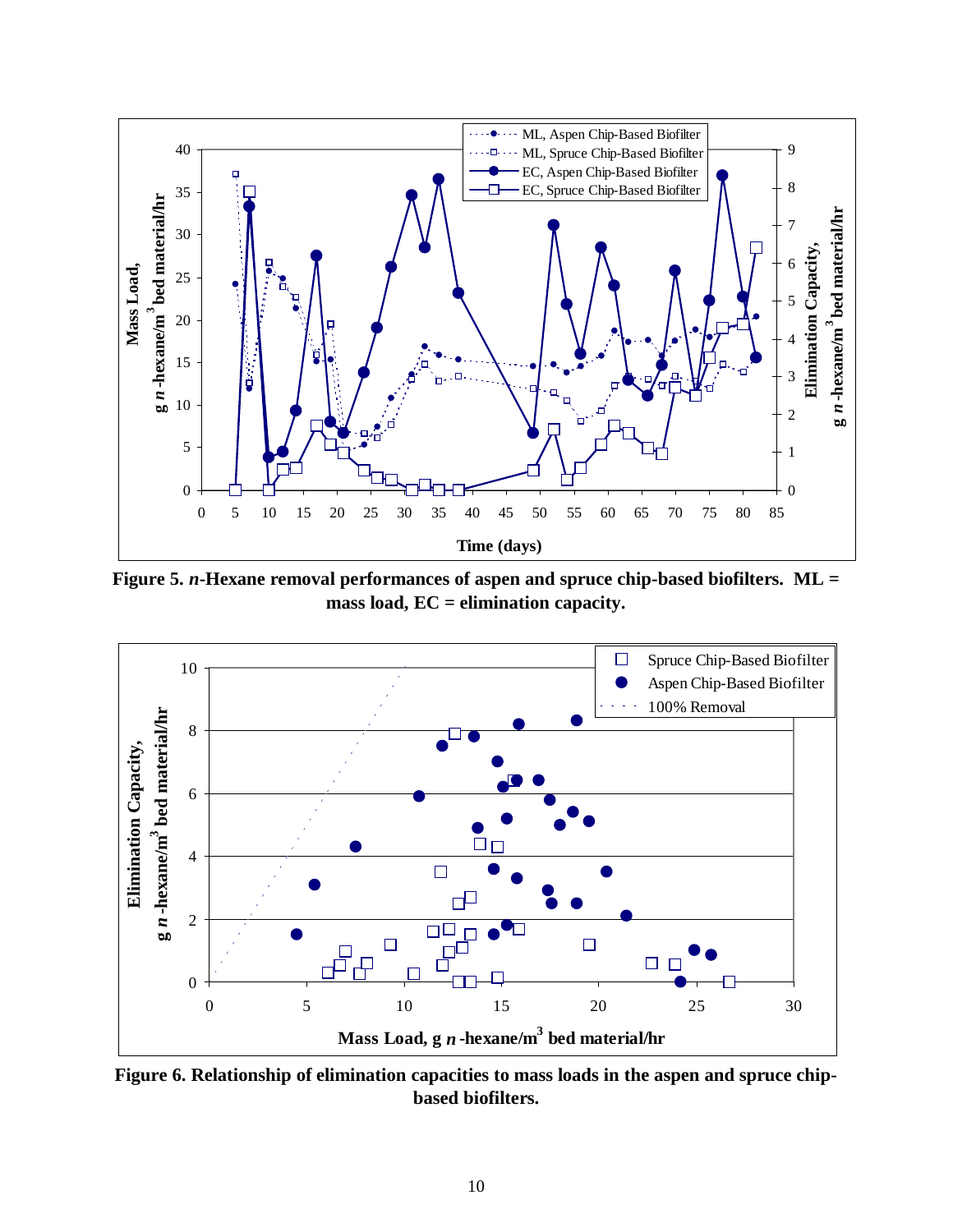When the elimination capacities achieved by the wood chip-based biofilters are compared to those achieved by the peat-based biofilters under similar operating conditions, the peat-based biofilters clearly outperformed the wood chip-based biofilters, with removal values usually double to those of the wood chip-based biofilters.

A lower moisture content (70-75%) could be maintained than what usually occurred with peat biofilters (greater than 80%). As well, a better buffering capacity could be achieved with the wood chips than with the peat. However, due to peat's fibrous structure, the surface area to volume ratio is higher than with the wood chips, thus providing greater number of sites for attachment and contact site for the contaminant. Microbial numbers were approximately  $10<sup>7</sup>$ cfu/g wood chips, whereas microbial counts on the peat were slightly higher at  $10^7$ - $10^8$  cfu/g. There were fewer problems, however, with contaminating fungi when peat was used than with the wood chips.

A mixture of peat and aspen wood chips (in an 80-20% ratio) was used as a filter bed medium to determine whether the presence of peat would allow for good microbial attachment whereas the presence of the aspen wood chips would contribute towards moisture and pH control. This combination should, therefore, enhance biofilter performance over that observed with a wood chips only biofilter.

Figure 7 shows the performance of the two biofilters over an 88 day operating period. Overall, both biofilters had similar elimination capacities, although it appeared that the aspen chip/peat-based biofilter was outperforming the aspen chip-based biofilter in the first 40 days of operation. It is not known why there was a sudden and irretrievable decline in *n*-hexane removal in the mixed bed reactor. It is speculated that the biofilter was affected by the mass loads that changed daily. The switch from a high mass load to a low mass load than back to a high mass load may have been detrimental to the microbial population. The addition of more inocula and adjusting the pH did not have any positive effect on the elimination capacities.

As will be presented later, the use of a mixture of peat and aspen chips as filter bed medium in the biofiltration of DMS did not enhance removal performances either. Overall, then, the use of waste wood chips in biofiltration is questionable. Although it may be a readily available and an inexpensive filter bed source, it was demonstrated not to be effective in removal of hydrophobic compounds such as *n*-hexane and DMS.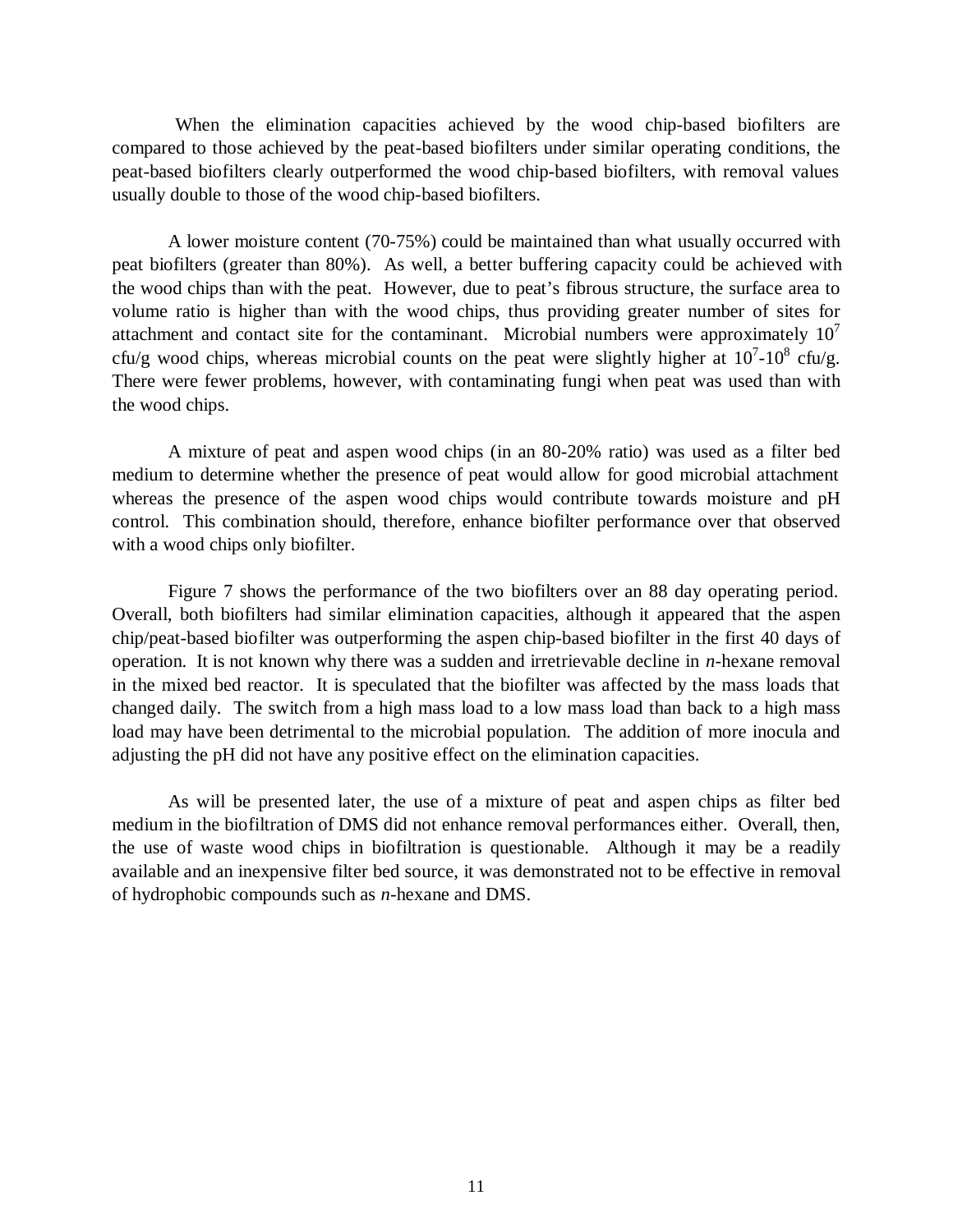

**Figure 7.** *n***-Hexane removal performances of aspen chip- and aspen chip/peat-based biofilters. ML = mass load, EC = elimination capacity.**

#### *Identification of heterotrophic bacteria isolated from peat-based biofilters treating n-hexane.*

Despite the importance microorganisms have in biofiltration, little is known about the microbial ecology of biofilter systems. Microbial communities capable of degrading the pollutants often evolve spontaneously from indigenous microorganisms found in the packing material upon continuous exposure to the waste gases (Ahrens et al. 1997). Biofiltration can also be enhanced with the inoculation of specific microorganisms (Coleman and Dombroski 1995a). Knowledge of the microbial species involved in a given biofiltration system would enable optimization of the biofilter by adjustment of operating parameters such as pH and nutrient additions.

In order to gain further knowledge of the microbial ecology of the peat-based biofilters treating *n*-hexane, we isolated and identified heterotrophic bacteria from the peat at the end of a biofilter run. Bacterial isolates were identified on the basis of their fatty acid profiles (see materials and methods section for details). The biofilter isolates identified were compared to those isolated from fresh peat prior to its being used in a biofilter, and from those isolated from an *n*-hexane-degrading enrichment culture used to inoculate the biofilters. Biofilter microbial isolates came from either silicone oil-coated peat or from silicone oil-free peat.

A large number of isolates were obtained from the biofilters, fresh peat and enrichment culture. In total 74 isolates from these sources were obtained, however for this study, these were narrowed down to only those capable of growing in liquid cultures in the presence of *n*-hexane as sole carbon source. Therefore, the number of isolates was reduced to 50, and of these, fatty acid profiles could be generated for 40 isolates (Table 2). Some isolates may have been isolated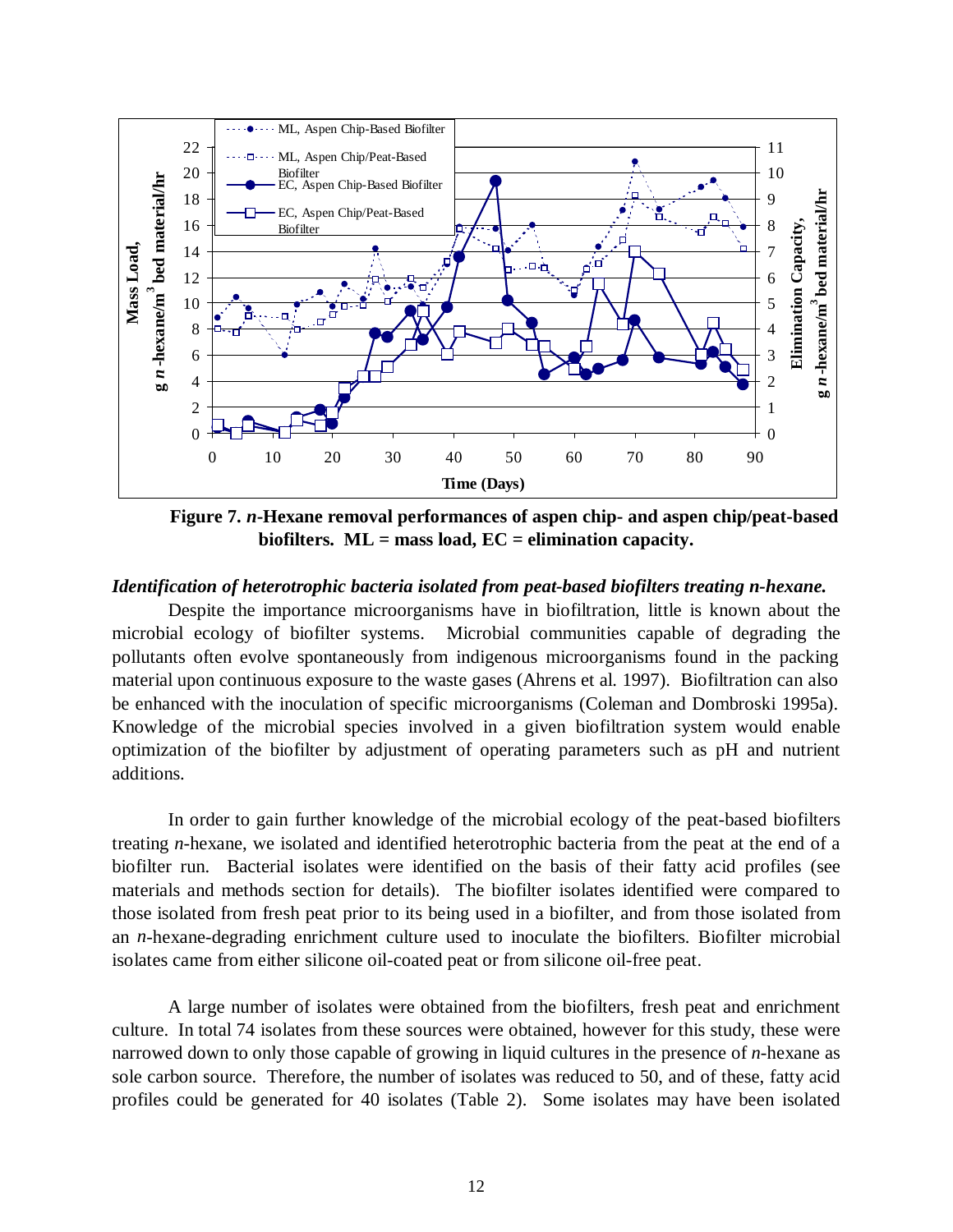twice from a given source, for example, the two *Xanthomonas maltophilia* from the enrichment culture.

| <b>Isolate</b>  | <b>Source</b>                         | <b>Identification</b>    | Growth in BSM,       |
|-----------------|---------------------------------------|--------------------------|----------------------|
|                 |                                       | (by MIDI system)         | $1\%$ (v/v) n-Hexane |
| HB <sub>1</sub> | Control Biofilter, run#1              | Cellulomonas sp.         | $+++$                |
| HB <sub>2</sub> | Control Biofilter, run#1              | Bacillus sp.             | $^{+}$               |
| HB <sub>9</sub> | Silicone Oil-Treated Biofilter, run#1 | Micrococcus varians      | $^{++}$              |
| HB 12           | Silicone Oil-Treated Biofilter, run#1 | Oerskovia sp.            | $^{+++}$             |
| HB 22           | Control Biofilter, run#2              | Alcaligenes xylosoxydans | $++$                 |
| HB 23           | Control Biofilter, run#2              | Cellulomonas sp.         | $+++$                |
| <b>HB</b> 26    | Control Biofilter, run#2              | Arthrobacter sp.         | $+$                  |
| <b>HB 27</b>    | Control Biofilter, run#2              | Rhodococcus sp.          | $+++$                |
| <b>HB 28</b>    | Control Biofilter, run#2              | Alcaligenes sp.          | $+++$                |
| HB 29           | Control Biofilter, run#2              | Oerskovia sp.            | $+++$                |
| HB 33           | Control Biofilter, run#2              | unknown                  | $++$                 |
| HB 34           | Control Biofilter, run#2              | Alcaligenes sp.          | $^{+}$               |
| HB 35           | Control Biofilter, run#2              | Agrobacterium sp.        | $^{+}$               |
| HB 36           | Silicone Oil-Treated Biofilter, run#2 | Oerskovia sp.            | $^{++}$              |
| <b>HB</b> 37    | Silicone Oil-Treated Biofilter, run#2 | Cellulomonas sp.         | $+++$                |
| <b>HB</b> 38    | Silicone Oil-Treated Biofilter, run#2 | Pseudomonas mendocina    | $+++$                |
| HB 39           | Silicone Oil-Treated Biofilter, run#2 | Arthrobacter sp.         | $+++$                |
| <b>HB</b> 75    | Control Biofilter, run#3              | <i>Bacillus</i> sp.      | $++$                 |
| <b>HB</b> 77    | Control Biofilter, run#3              | Aureobacterium sp.       | $+++$                |
| <b>HB</b> 78    | Control Biofilter, run#3              | Pseudomonas putida       | $^{+}$               |
| <b>HB</b> 79    | Silicone Oil-Treated Biofilter, run#3 | Pseudomonas sp.          | $++$                 |
| <b>HB 81</b>    | Silicone Oil-Treated Biofilter, run#3 | Aureobacterium sp.       | $^{++}$              |
| HB 117          | Control Biofilter, run#4              | Curtobacterium sp.       |                      |
| <b>HB</b> 118   | Control Biofilter, run#4              | unknown                  | $^{++}$              |
| HB 119          | Control Biofilter, run#4              | Arthrobacter sp.         | $++$                 |
| HB 121          | Silicone Oil-Treated Biofilter, run#4 | Flavobacterium sp.       | $+++$                |
| HB 122          | Silicone Oil-Treated Biofilter, run#4 | Pseudomonas putida       | $++$                 |
| HB 123          | Silicone Oil-Treated Biofilter, run#4 | Pseudomonas putida       | $+++$                |
| <b>HC</b> 14    | n-Hexane Enrichment Culture           | Pseudomonas fluorescens  | $+++$                |
| <b>HC15</b>     | n-Hexane Enrichment Culture           | Xanthomonas maltophilia  | $+++$                |
| <b>HC</b> 16    | n-Hexane Enrichment Culture           | Escherichia coli         | $++$                 |
| <b>HC</b> 17    | n-Hexane Enrichment Culture           | Pseudomonas fluorescens  | $^{+++}$             |
| <b>HC</b> 18    | n-Hexane Enrichment Culture           | Xanthomonas maltophilia  | $^{+++}$             |
| <b>HC</b> 19    | n-Hexane Enrichment Culture           | Oerskovia sp.            | $++$                 |
| HC 21           | n-Hexane Enrichment Culture           | Escherichia coli         | $+++$                |
| HP 41           | Fresh Peat                            | Corynebacterium sp.      | $++$                 |
| HP 43           | Fresh Peat                            | Corynebacterium sp.      | $+++$                |
| HP 67           | Fresh Peat                            | unknown                  | $++$                 |
| HP 69           | Fresh Peat                            | Burkholderia sp.         | $++$                 |
| HP 70           | <b>Fresh Peat</b>                     | Cytophaga sp.            | $\! + \!$            |

# **Table 2. Isolates used in study, their source, and growth in basal salt medium with 1% (v/v)** *n***-hexane. Turbidity was used as an indicator of growth, the more turbid the culture, the greater the growth: +++, very turbid; ++, turbid: +, somewhat turbid.**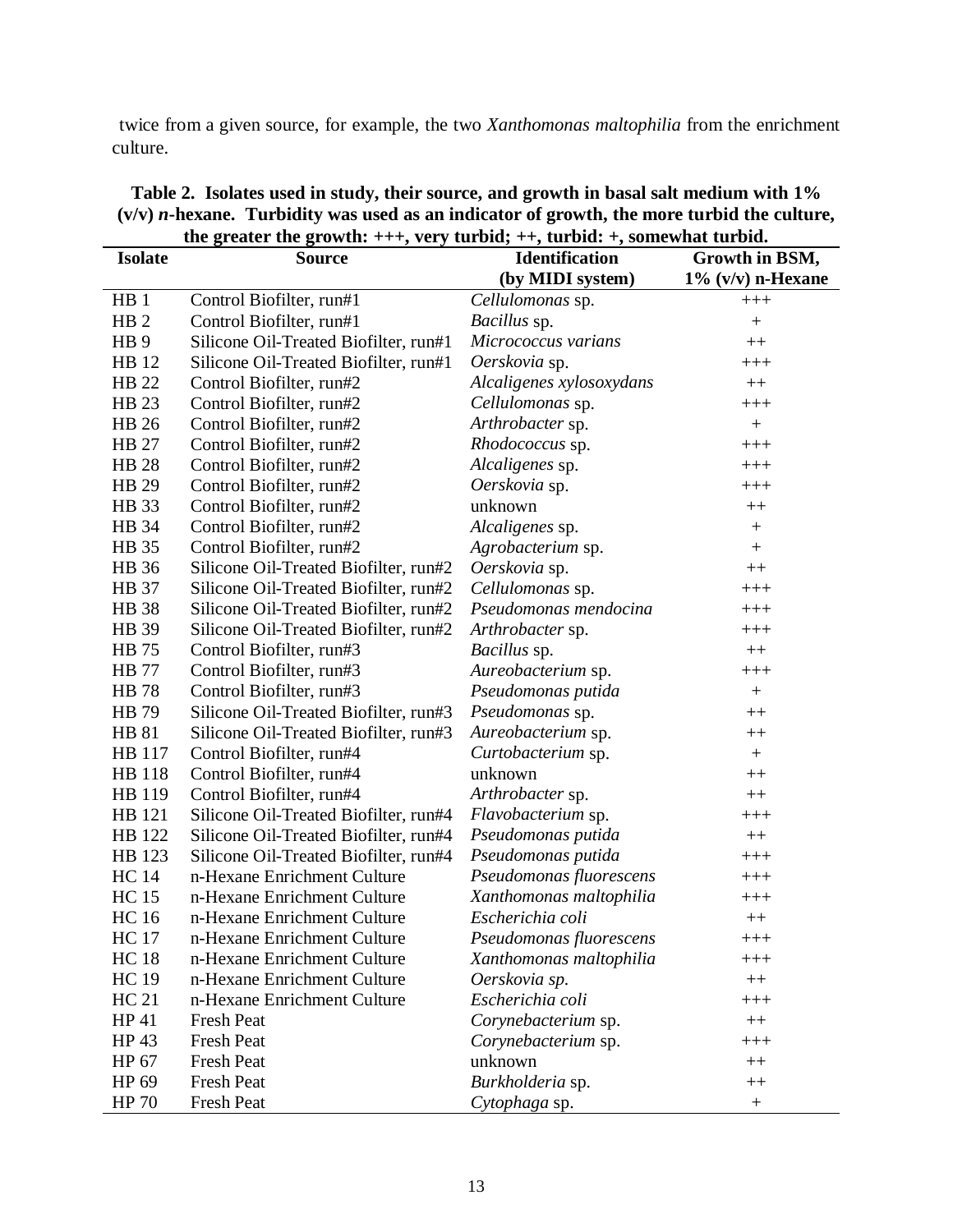The isolates were organized into a dendogram based on the relative similarity of their fatty acid compositions. The resulting dendogram (not shown) revealed the isolates to be divided into two distinctive groups; the pseudomonad-like bacteria (Gram-negative bacteria) and the *Arthrobacter*-like bacteria (Gram-positive bacteria). The most prevalent, homogeneous genera found were the pseudomonads. These were isolated from each biofilter run and from the enrichment culture. No pseudomonad was isolated from the fresh peat. The next most prevalent group was the irregular, nonsporing, Gram-positive rods such as *Arthrobacter*, *Aureobacterium* and *Cellulomonas*. These were also isolated from each biofilter run, but not from the enrichment culture or fresh peat. Isolates that were only found on the fresh peat were *Corynebacterium* sp., *Cytophaga* sp. and *Burkholderia* sp. Coryneform bacteria have been characterized from biofilters by Bendinger et al. (1992). While a number of different colonies from fresh peat were isolated, extracting fatty acids from these isolates and analysis by gas chromatography proved to be difficult. This is probably because the majority of the species isolated were fungi which are not suited for identification by the MIDI system. The only species isolated unique to the enrichment culture were *Xanthomonas maltophilia* and *Escherichia coli*. The only other species that was found in both the enrichment culture and the biofilters was *Oerskovia* sp., belonging to the nocardioform actinomyctes.

All of the pseudomonad isolates, as well as most of the *Arthrobacter*-like species, grew well in a basal salts medium with *n*-hexane (1% v/v) as sole carbon source (Table 2). All of the species isolated from the enrichment culture demonstrated excellent growth with *n*-hexane, whereas those from the fresh peat demonstrated poor growth (with one exception, an unknown isolate that grew well in the presence of *n*-hexane).

In conclusion, it was demonstrated that a wide diversity of bacterial species capable of growing in the presence of *n*-hexane could be isolated and identified from peat-based biofilters. Even though the enrichment culture was used to inoculate each biofilter run, the heterotrophic bacteria found in the culture were not those found to be dominant on the biofilter peat after a biofiltration run. As well, isolates found on fresh peat were not isolated after the peat had been used in a biofilter run. This suggests that a microbial community capable of degrading *n*-hexane can evolve spontaneously on a biofilter bed material (in this case peat).

Although it was possible to use the technique of fatty acid extraction and profiling to identify the heterotrophic bacteria, the method did not give a complete characterization of the microbial community within the biofilter. The method relies that firstly, the microorganisms can be cultured and secondly can be cultured on the medium required for the fatty acid extractions. Furthermore, some isolates could not be identified as no quantifiable fatty acid profile could be generated. To ensure the identification of as many types of bacteria as possible a multi-method approach should be taken (Ahrens et al. 1997). Other identification methods include biochemical/physiological tests and 16S rRNA sequencing and possibly direct gene probing of the peat samples to avoid having to use culturing techniques.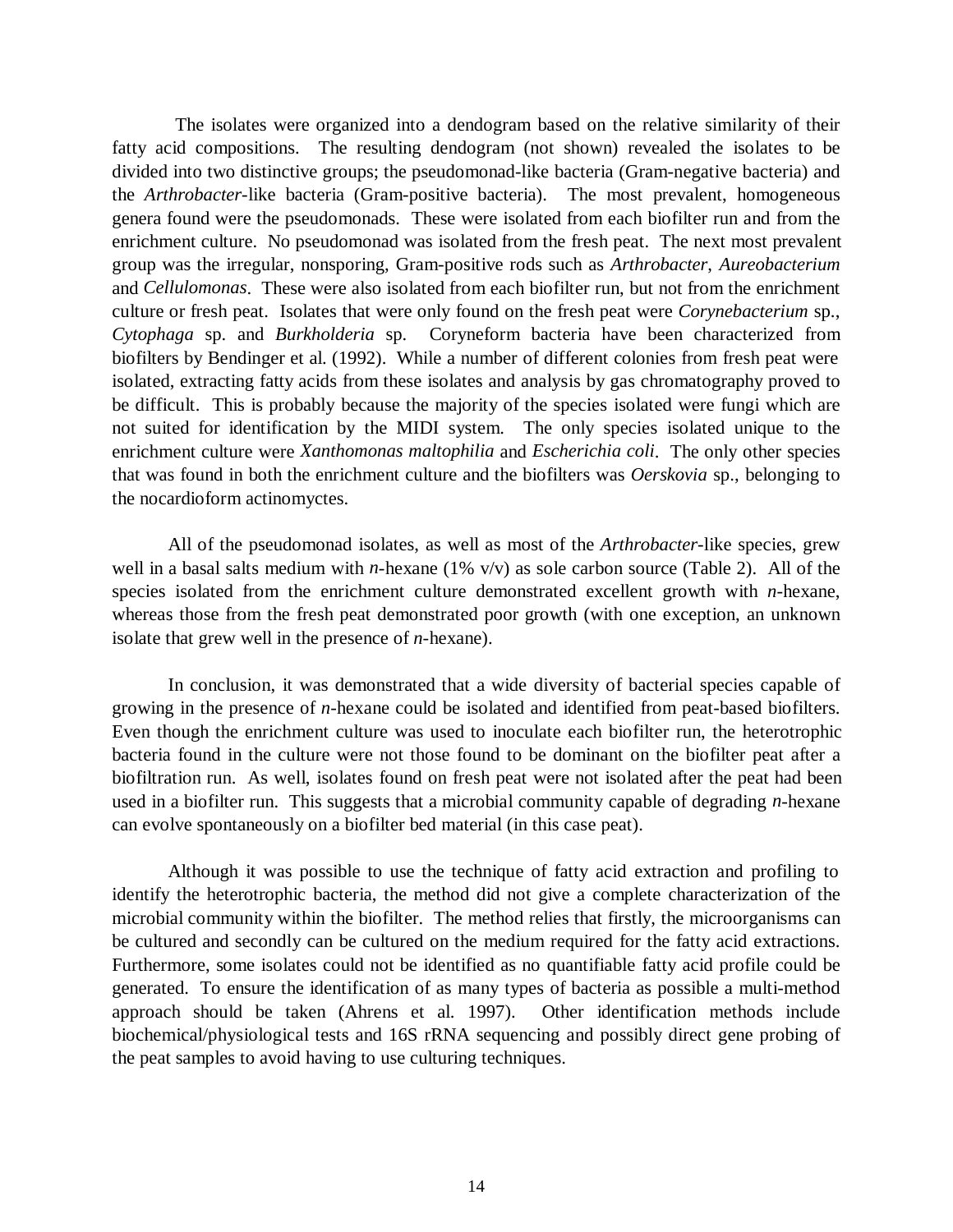#### **DMS Biofiltration**

#### *Peat-based biofilters*

The first DMS biofiltration experiment used only peat as the filter bed medium. Two upflow biofilters were operated in parallel; one was inoculated with a culture of *Thiobacillus thioparus* ATCC 8185, the second one was inoculated with a DMS enrichment culture from diesel oil-contaminated soil.

Figure 8 shows the biofilter performances over the operating period. Elimination capacities were the same in each biofilter, the maxima achieved ranged from 4.0 to 4.3 g  $DMS/m<sup>3</sup>$  bed material/hr. This is equivalent to what was achieved with a peat-based biofilter inoculated with a *T. thioparus* culture (Cho et al. 1991), but less than what has been achieved by other researchers looking at DMS biofiltration (Zhang et al. 1991; Pol et al. 1994; Smet et al. 1996a, b). Table 3 summarizes DMS removals reported in the literature and removals achieved in our lab.



**Figure 7. DMS removal performances of peat-based biofilters inoculated with two different types of bacterial culture.**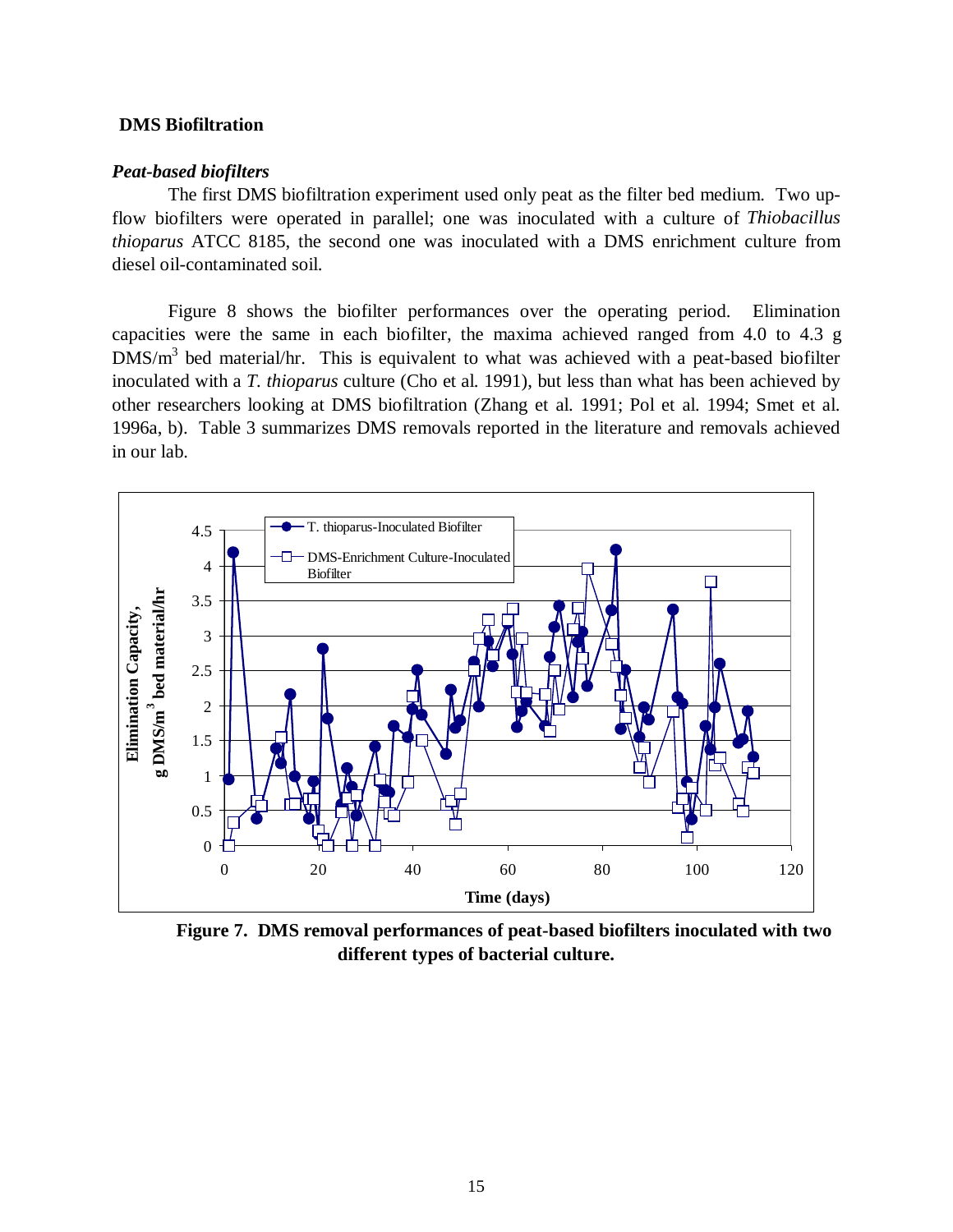| <b>Biofilter Bed</b> | <b>Inoculum</b>             | <b>Maximum</b>               | <b>Reference</b>        |  |  |  |  |  |
|----------------------|-----------------------------|------------------------------|-------------------------|--|--|--|--|--|
| <b>Medium</b>        |                             | <b>Elimination Capacity,</b> |                         |  |  |  |  |  |
|                      |                             | $g$ DMS/ $m3$ bed            |                         |  |  |  |  |  |
|                      |                             | material/hr                  |                         |  |  |  |  |  |
| Peat                 | Thiobacillus thioparus DW44 | 4.2                          | Cho et al. 1991         |  |  |  |  |  |
| Peat                 | Hyphomicrobium I55          | 4.6                          | Zhang et al. 1991       |  |  |  |  |  |
| Polyurethane         | Hyphomicrobium VS           | 13.75                        | Pol et al. 1994         |  |  |  |  |  |
| Bark                 | Hyphomicrobium MS3          | 1.25                         | Smet et al. 1996a       |  |  |  |  |  |
| Compost              | Hyphomicrobium MS3          | 28.3                         | Smet et al. 1996a       |  |  |  |  |  |
| Compost/Dolomite     | Hyphomicrobium MS3          | 70                           | Smet and Van Langenhove |  |  |  |  |  |
|                      |                             |                              | 1998                    |  |  |  |  |  |
| Peat                 | T. thioparus ATCC 8185      | 4.3                          | This paper              |  |  |  |  |  |
| Aspen Chips/Peat     | T. thioparus ATCC 8185      | 4.1                          | This paper              |  |  |  |  |  |
| Peat/Perlite         | T. thioparus ATCC 8185      | 12.95                        | This paper              |  |  |  |  |  |
| Peat/Perlite         | Unknown culture             | 19.21                        | This paper              |  |  |  |  |  |
|                      |                             |                              |                         |  |  |  |  |  |

**Table 3. Maximum DMS elimination capacities reported in the literature as compared to values achieved in our laboratory.**

There could have been several factors that contributed to the poor performances of the peat-based biofilters. Firstly there were problems in controlling the pH of the peat. The pH started off at around 7.0 but decreased to below 5.0 within 30 days. Attempts at adjusting the pH with the additions of base only created temporary slight increases in pH levels (slight increases) and had no effect on the removals. Periodic trickling of a phosphate buffer onto the top of the filter bed produced no obvious effects on the removal rates either.

Secondly, a nutrient solution was trickled onto the top of the biofilter beds, at first continuous, but later semi-continuous, in order to ensure the microorganisms were not nutrient limited, and so increase DMS removal rates. But as this caused no apparent effects on removal and only lead to an increase in the peat moisture content, the nutrient solution addition was halted on the  $30<sup>th</sup>$  day and a slow-release fertilizer was mixed into the bed medium instead. However, this caused only a slight increase in the elimination capacities from below 1.0 to 2.0 g  $DMS/m<sup>3</sup>$  bed material/hr.

Despite these possible factors, the relatively poor removal was most likely a result of the high moisture content of the peat. A combination of using an up-flow configuration, semicontinuous addition of a phosphate buffer, humidification of the air stream, and peat's affinity to retain water led to moisture contents above 80%. As has been stated earlier, these high moisture contents may have lowered the surface area to volume ratio of the peat, and impeded DMS diffusion into the biofilm layer.

#### *Wood chips/peat-based biofilters*

Encouraged by the good moisture control of the wood chips/peat mixture used in the nhexane biofilter experiments, we decided to use a similar filter bed composition to treat DMS. A mixture of aspen chips and peat in a ratio of 70:30% was, therefore, used.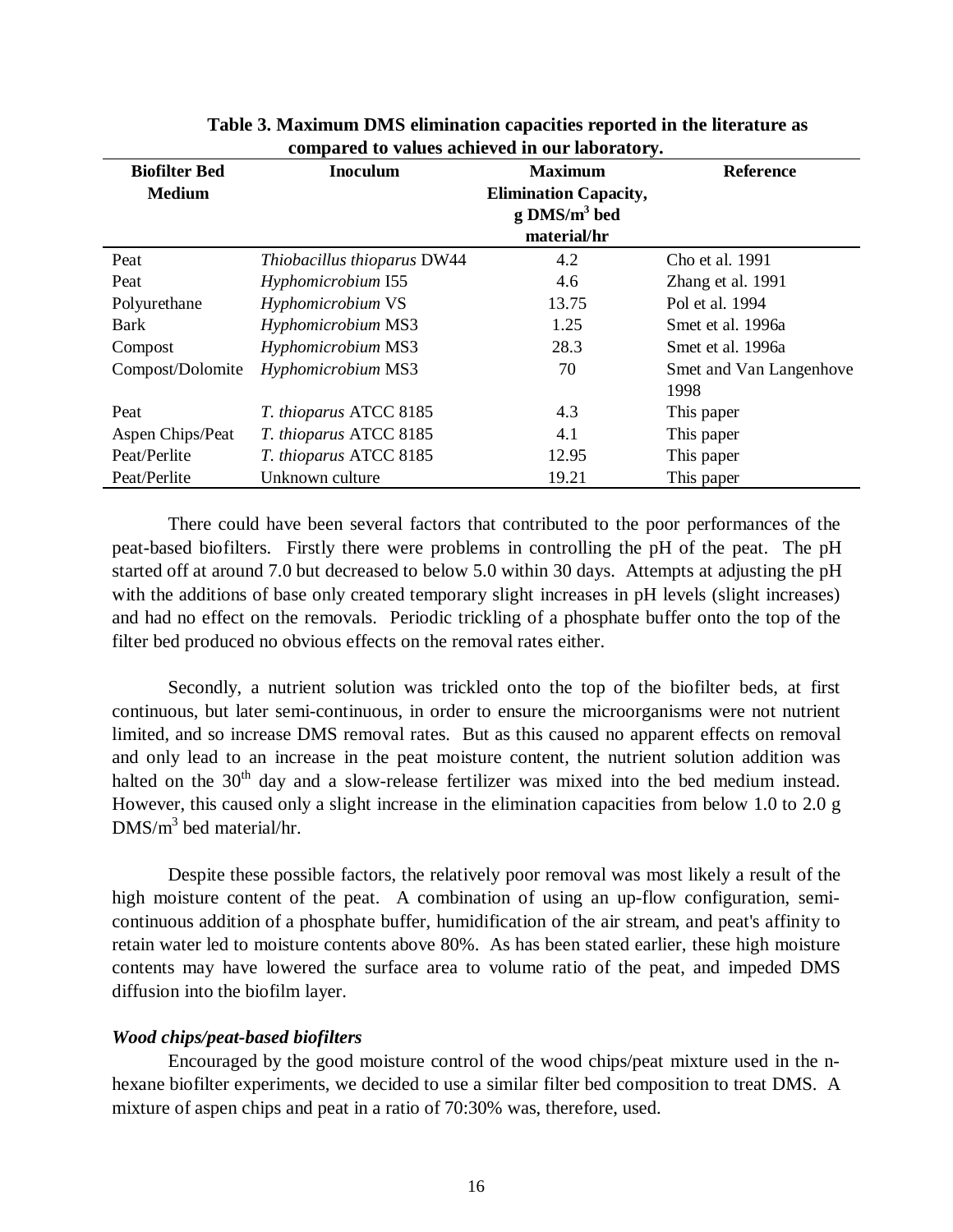In order to differentiate between biological removal of DMS and background adsorption onto the bed medium, a sterile control biofilter was run. In addition to this, two inoculated biofilters were operated and were inoculated with either a culture of *T. thioparus* ATCC 8185 or with a culture of *Hyphomicrobium* sp. The biofilters were operated in an up-flow manner. The pH of the bed medium was adjusted to above 11.0, however, the pH had dropped to around 7.0 within two weeks, and after the addition of hydrochloric acid, and stayed around this value throughout the duration of the experiment.

The moisture content of the bed medium was indeed lower than the peat from the previous biofilter experiment. The moisture content started off at approximately 72% and increased to 78% at the end of the experiment.

Despite the improved pH and moisture control, poor removal rates continued to occur (Figure 9). It is not known why such low removals were achieved. Microbial enumeration of the filter bed medium revealed colony counts in the range of  $10^7$  to  $10^8$  cfu/g for heterotrophic and thiobacilli species. This is an increase in bacterial numbers from  $10^3$  to  $10^5$  cfu/g at the start of the experiment. Biofilters were routinely inoculated as well. Even the sterile control biofilter had bacterial numbers of  $10^7$  cfu/g at the end of the experiment indicating that perhaps bacteria were introduced to the biofilter from the air stream or some bacteria had survived the sterilization procedure.



**Figure 9. DMS removal performances of aspen chips/peat-based biofilters either sterilized or inoculated with two different types of bacterial culture.**

Perhaps the wood/peat mixture did not have a high surface area to volume ratio, and poor adsorption contact of the DMS to the wood chips/biofilm occurred. Smet et al. (1996b) reported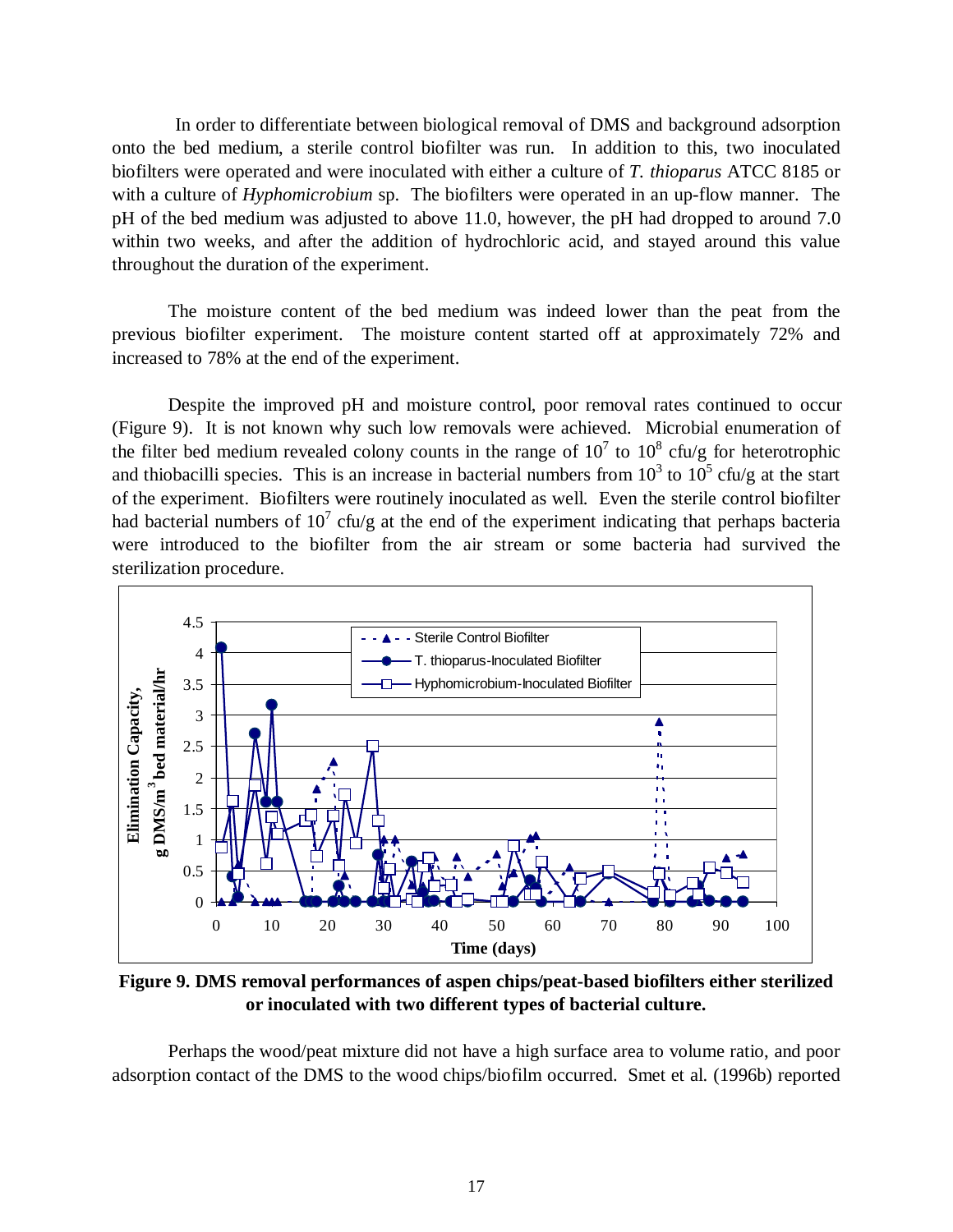similar low removals (1.25 g DMS/m<sup>3</sup> bed material/hr, see Table 3) when bark was used as a biofilter bed medium.

#### *Peat/perlite-based biofilters*

Perlite has been used in biofiltration systems as an amendment to the primary filter bed medium and provides loft, improved porosity, homogenizes gas flow, prevents cracking and reduces channeling and pressure drops (Swanson and Loehr 1997). We decided to mix perlite with peat to determine whether this would improve the porosity and moisture content of the filter bed medium. Perlite was mixed in with peat in a ratio of 1:4 and the pH adjusted to 7.0 with base and buffered with calcium hydroxide. One biofilter received sterilized filter bed material and acted as the control to measure background adsorption of DMS. The other biofilter was inoculated with a culture of *T. thioparus* ATCC 8185.

Enhanced elimination capacities over the previous DMS experiments were achieved as shown in Figure 10. There was a clear lag period of about 20 days before DMS removal increased above 2.0 g  $DMS/m<sup>3</sup>$  bed material/hr. Unlike the previous experiments, the elimination capacities remained above 2.0 and increased to around 4 g  $DMS/m<sup>3</sup>$  bed material/hr, however, this only represented a removal of 40%. Removals of close to 100% could be achieved when the bed filter medium was removed, the pH adjusted to 7.0 and repacked (see Figure 10, arrows indicate times when the bed medium was repacked, note that on day 99 no pH adjustment was done).



**Figure 10. DMS removal performances of peat/perlite-based biofilters either sterilized or inoculated with** *T. thioparus* **ATCC 8185. Arrows indicate times when biofilter bed media were repacked (days 62, 99 and 118).**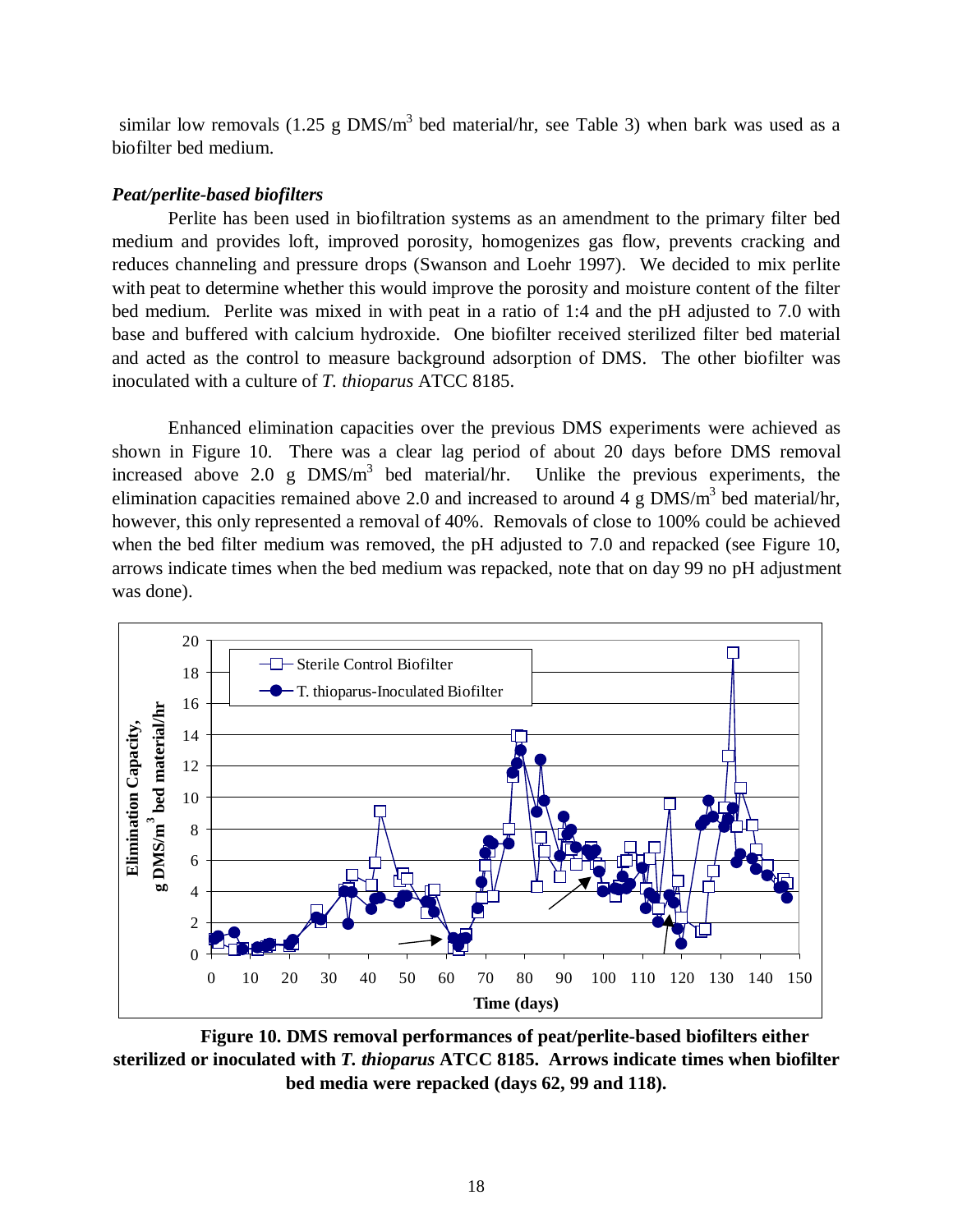Table 4 and Figure 11 investigate the effect of pH on removal rates more closely. The different time periods in Table 4 represent the times between repacking of the biofilter medium and pH adjustment. The lag period is not shown. As can be seen from the table and graph, the pH of bed material positively affected the DMS removal rate. The optimum pH for *T. thioparus* growth is 6.5 (Staley et al. 1989). Due to peat's acidic nature and the production of acid during DMS metabolism, the pH of the bed material dropped down to 3.0-4.0. The first time the filter bed was repacked and base added, removals of up to 100% were achieved within 15 days. Removals decreased until the bed material was repacked and pH increased. Just repacking the peat with no pH adjustments (pH was approximately 5.0), had only a minor effect on increased DMS removal (see Figure 10, days 99-118). Smet *et al*. (1996b) reported that maintaining the proper pH of their filter bed medium by the additions of a phosphate buffer had marginal effects on DMS removal, whereas the addition of calcium carbonate provided good buffering capacity, and high DMS removal rates could be maintained over a long period of time.

| medium.       |                                          |                                        |                                          |                                     |  |  |  |
|---------------|------------------------------------------|----------------------------------------|------------------------------------------|-------------------------------------|--|--|--|
|               |                                          | <b>Elimination Capacity at Time of</b> |                                          | <b>Maximum Elimination Capacity</b> |  |  |  |
|               | <b>Bed Repacking</b>                     |                                        | <b>Achieved in Time period</b>           |                                     |  |  |  |
|               | $(g$ DMS/m <sup>3</sup> bed material/hr) |                                        | $(g$ DMS/m <sup>3</sup> bed material/hr) |                                     |  |  |  |
| <b>Time</b>   | <b>Sterile</b>                           | T. thioparus-                          | <b>Sterile Control</b>                   | T. thioparus-                       |  |  |  |
| <b>Period</b> | <b>Control</b>                           | <b>Inoculated Biofilter</b>            | <b>Biofilter</b>                         | <b>Inoculated Biofilter</b>         |  |  |  |
| (days)        | <b>Biofilter</b>                         |                                        |                                          |                                     |  |  |  |
| $20 - 62$     | $0.56$ (day 20)                          | $0.60$ (day 20)                        | 9.12                                     | 3.69                                |  |  |  |
| 62-99         | 0.40                                     | 1.00                                   | 13.88                                    | 12.95                               |  |  |  |
| $99^a - 118$  | 5.60                                     | 5.26                                   | 9.58                                     | 3.84                                |  |  |  |
| 118-147       | 3.49                                     | 3.30                                   | 19.21                                    | 9.74                                |  |  |  |

**Table 4. Maximum elimination capacities achieved after repacking biofilter bed**

<sup>a</sup>pH of bed medium was not adjusted.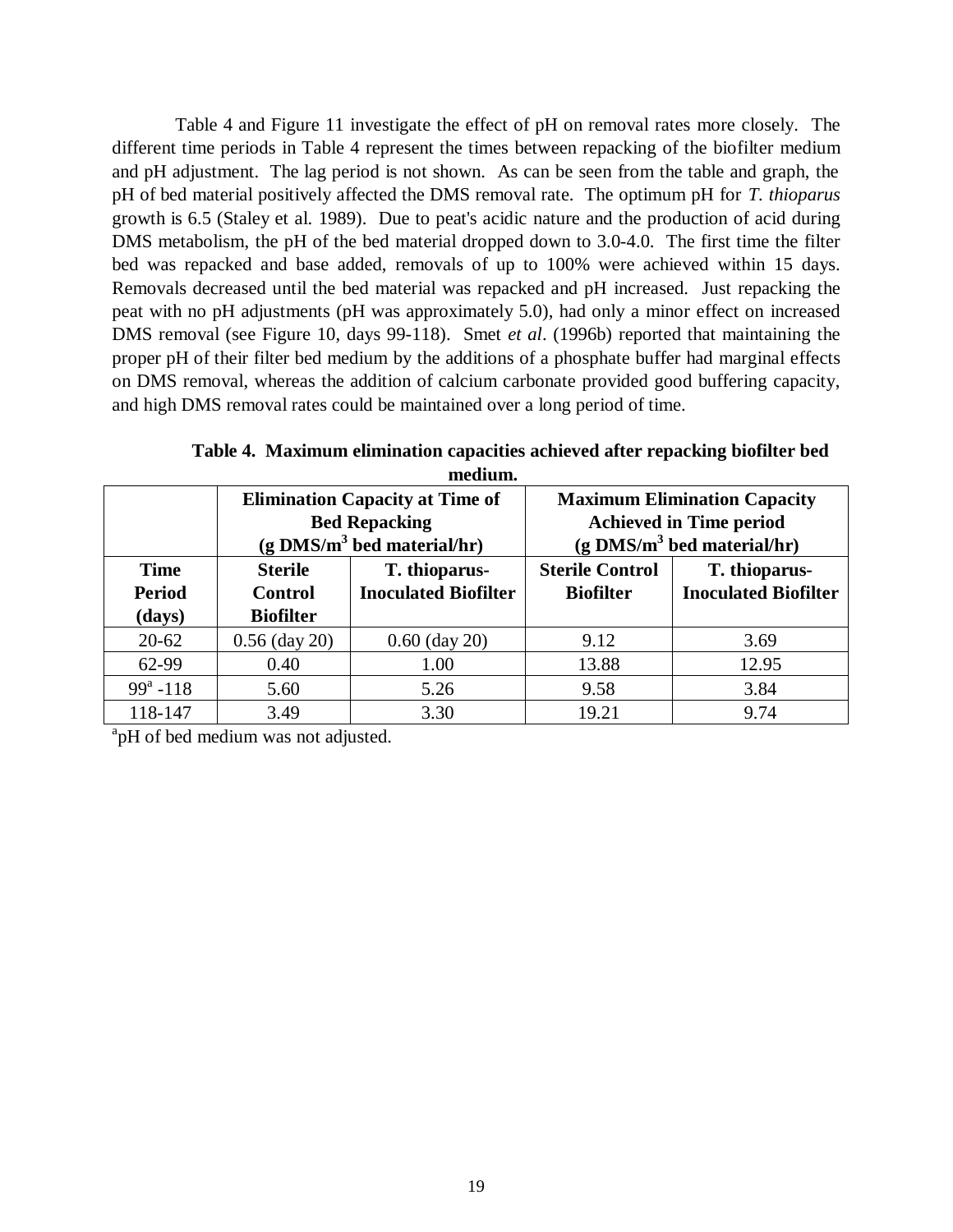

**Figure 11. Average pH of biofilter bed medium over course of experiment and the corresponding DMS removal (expressed as a percentage). pH adjustments to the bed medium were done on days 62, 99, and 118.**

As can be seen from the data, the sterile control biofilter did not remain sterile for very long, as DMS removals were much higher than expected if only background adsorption occurred. As well, this biofilter responded in a similar manner as the inoculated biofliter to the pH adjustments. Bacterial enumeration showed an increase from no counts at the start of the experiment to 10<sup>7</sup> cfu/g heterotrophic bacteria and  $10^5$  cfu/g thiobacilli sp. The sterile control could have become colonized by bacteria from the air stream or by bacteria that had perhaps survived the sterilization procedure. The fact that the same elimination capacities could be achieved with a biofilter not inoculated with a specific culture as to one that is, puts into question the effectiveness of direct inoculation. The data presented here would suggest that perhaps inoculation with *T. thioparus* is not needed.

Table 3 compares DMS elimination capacities we achieved to those reported in the literature. As can clearly be seen, the mixture of peat and perlite proved to be a good bed medium for DMS removal, and removal values compare to those achieved by others. Good moisture control could be achieved with this mixed filter bed medium. The increase in moisture content in the sterile control biofilter only increased by 6.5% and remained below 80%, whereas the moisture content in the inoculated biofilter increased by 2% and was around 80% at the end of the run.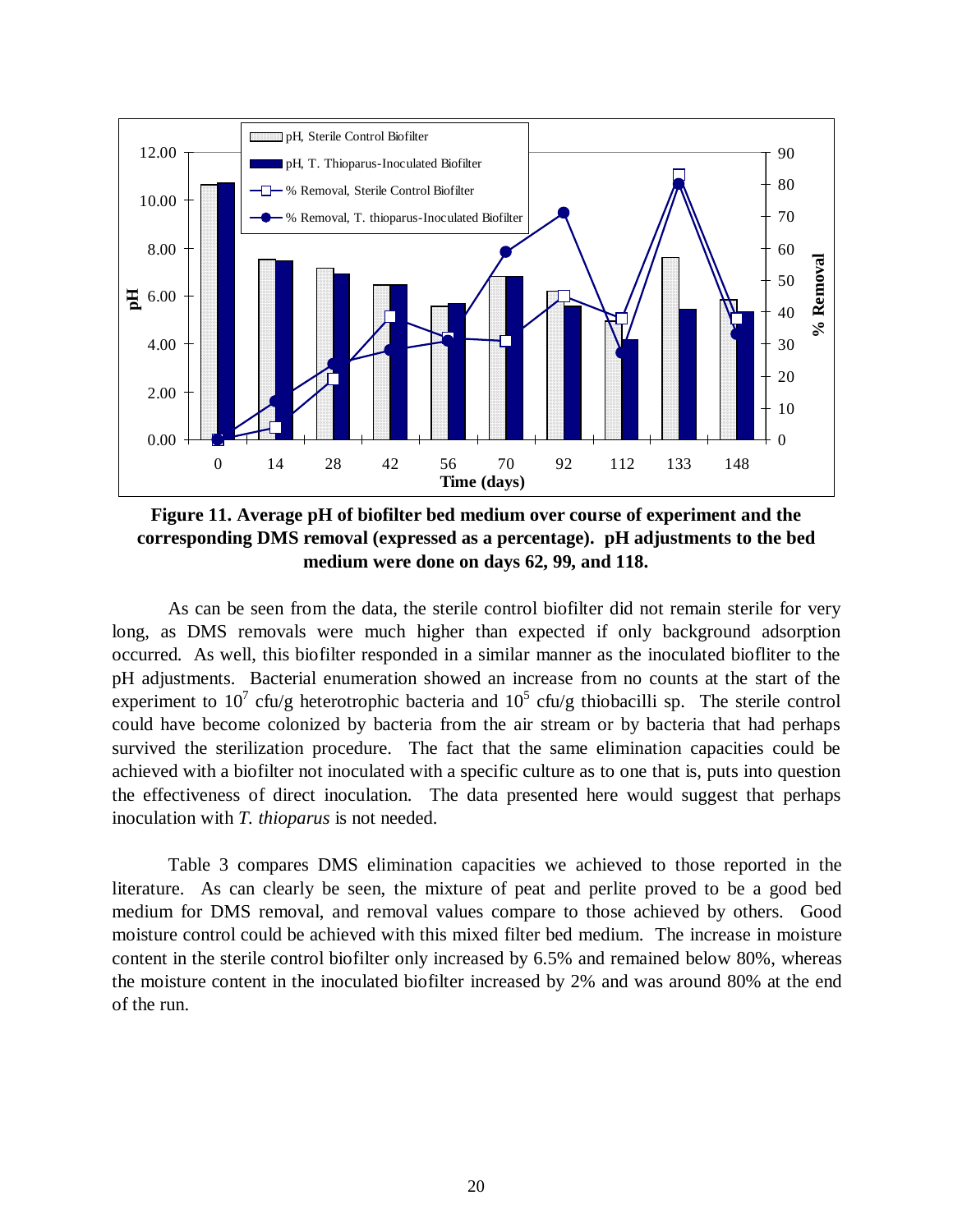# **CONCLUSIONS**

The first half of this research project investigated the use of surfactants to enhance the biofiltration of hydrophobic, gaseous compounds with *n*-hexane serving as model hydrophobic compound. Although the use of detergents or surfactants has been successful in dispersing, emulsifying and enhancing the biodegradation of spilled crude oil in aqueous environments (Atlas and Bartha 1992), a previous study (Budwill and Coleman 1996) demonstrated that the use of a surfactant (Tween 80) in a biofilter appeared to have caused a reduction in *n*-hexane degradation. It appeared that Tween 80-degrading microorganisms were selected for, and the biomass increased to the point of plugging the biofilter column. Silicone oil was, therefore, decided to be used in this project because of its relative recalcitrance (Ascon-Cabrera and Lebault 1993).

We observed enhanced removal of *n*-hexane in silicone oil-treated peat-based biofilters to that of untreated biofilters. However, the differences in removal rates were not very significant. This and the cost of silicone oil would make its use in a full-scale biofilter prohibitory.

We speculate that one of factors caused by the use of silicone oil to enhance hydrophobic compound removal was the reduction in moisture content of the peat. A thinner water layer surrounding the peat would increase diffusion of the hydrophobic compound from the gas to the liquid phase and thus increase its chances of being degraded. Controlling the moisture content was difficult with peat due to its ability to absorb and retain water. Although the use of wood chips as biofilter bed medium lowered and maintained the moisture content to a desirable level, removal rates of *n*-hexane and DMS were much more reduced as compared to peat-based biofilters. The wood chips were contaminated by fungi, which were, most likely, using the wood as carbon sources. Thus, compounds and nutrients from the wood chips were being used preferentially over *n*-hexane and DMS. A mixture of peat and perlite provided good moisture control as perlite provided loft and increased porosity. This combination, and adjusting the pH of the bed medium to around neutrality, enhanced the removal of DMS. We observed the best DMS removal rates using peat and perlite and are investigating this combination as filter bed medium further.

# **MANAGEMENT IMPLICATIONS**

This project has demonstrated that the reduction of odourous, gaseous emissions produced by forest products manufacturing by biofiltration technology is feasible. Although we were not able to test a biofilter on-site at a pulp mill (for example), we can make predictions and recommendations for a future on-site test run, based on literature reports (Devinney et al. 1999), on personal experience (Coleman and Dombroski 1995b), as well as on results reported in this paper.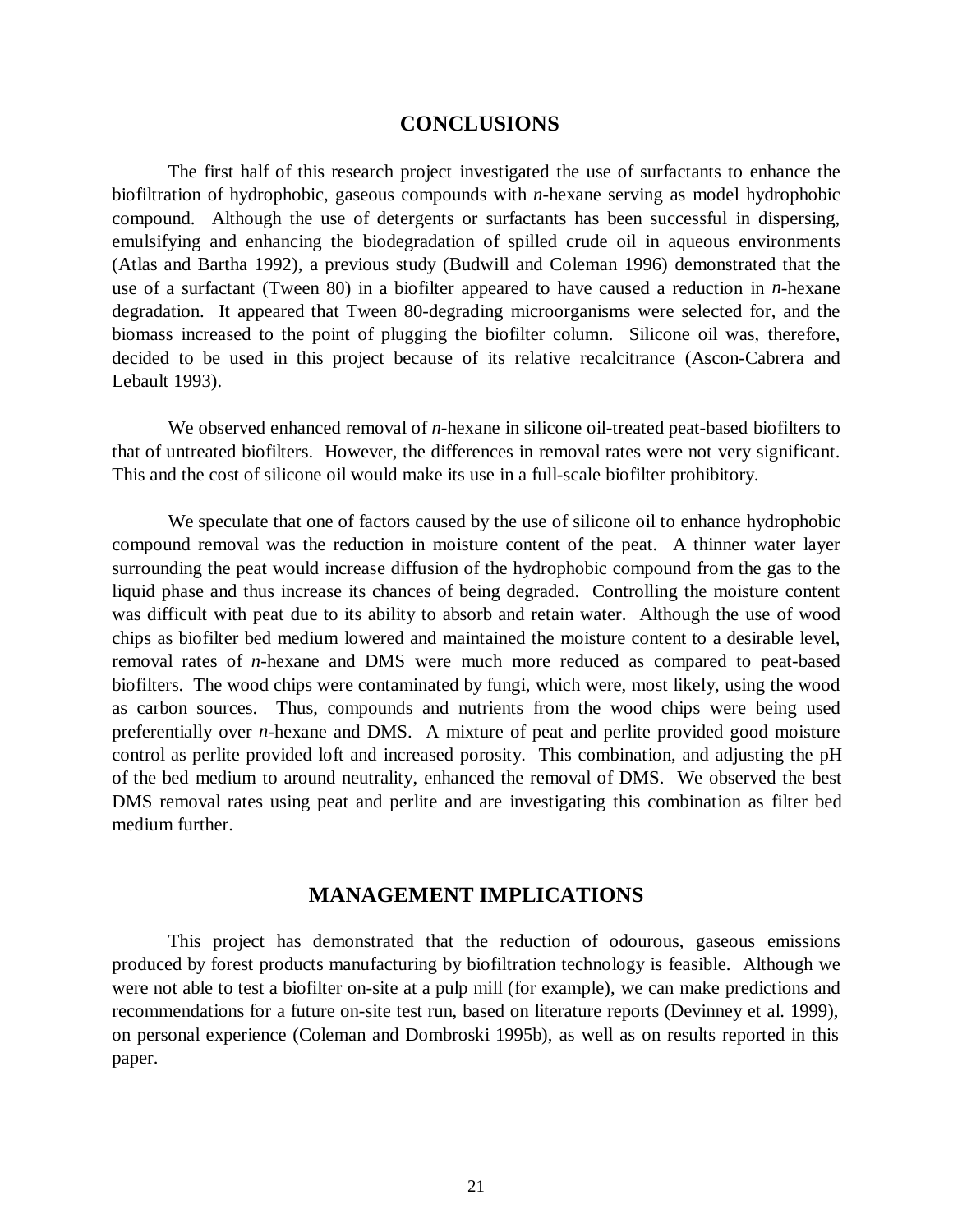Firstly, the design of the biofilter would have to be based on a site-to-site case, depending on the waste gas emission composition, volume, and moisture and pH content. A single biofilter may not be able to remove all components of a waste gas, especially if there are hydrophilic and hydrophobic contaminants present. In such a case we envision two biofilters operating in sequence. The first would treat readily degraded compounds, such as hydrogen sulphide at a low pH. The second biofilter would then treat the poorly degraded compounds, such as dimethyl sulphide. This biofilter would be designed to provide optimum conditions for removal. As this report indicated, these conditions should include pH buffering and moisture control.

Secondly, the composition of the bed medium plays an important role in the removal of hydrophobic compounds. Although waste wood chips are readily available at a wood-products manufacturing plant, and thus would be an inexpensive bed material for an on-site biofilter, its effectiveness in the removal of gaseous, hydrophobic compounds is questionable as this project demonstrated.

Finally, we would like to re-emphasize the importance of controlling the moisture and pH content of the biofilter bed. Most biofilters fail due to the 1.) bed drying out or 2.) bed compacting due to high moisture contents (Devinney et al. 1999). Moisture content is a critical factor in the biofiltration of hydrophobic compounds. Maintaining the pH at the biofilter microorganisms' optimum level would ensure microbial activity and viability. One of the advantages of biofiltration technology is its low operating costs. Proper maintenance of the moisture content of the biofilter would, however, increase the operating costs. But, in the long term, the biofilter failure rate would be reduced and so provide a cost savings.

# **ACKNOWLEDGEMENTS**

The authors would like to acknowledge the excellent technical support provided for this project by Rose Rudychyk, Irene Gaudet, Connie George, and Chris Goss. We also would like to thank Dr. G. Allen and his student, Christina Dirk-Faitakis, from the University of Toronto for their scientific advice and help during our monthly conference calls. Financial support was provided in part by the Alberta Research Council.

# **REFERENCES**

- Ahrens, A., Lipski, A., Klatte, S., Busse, H-J., Auling, G., and Altendorf, K. 1991. Polyphasic classification of *Proteobacteria* isolated from biofilters. System. Appl. Microbiol. 20:255-267.
- Ascon-Cabrera, M., and Lebeault, J.M. 1993. Selection of xenobiotic-degrading microorganisms in a biphasic aqueous-organic system. Appl. Environ. Microbiol. 59:1717-1724.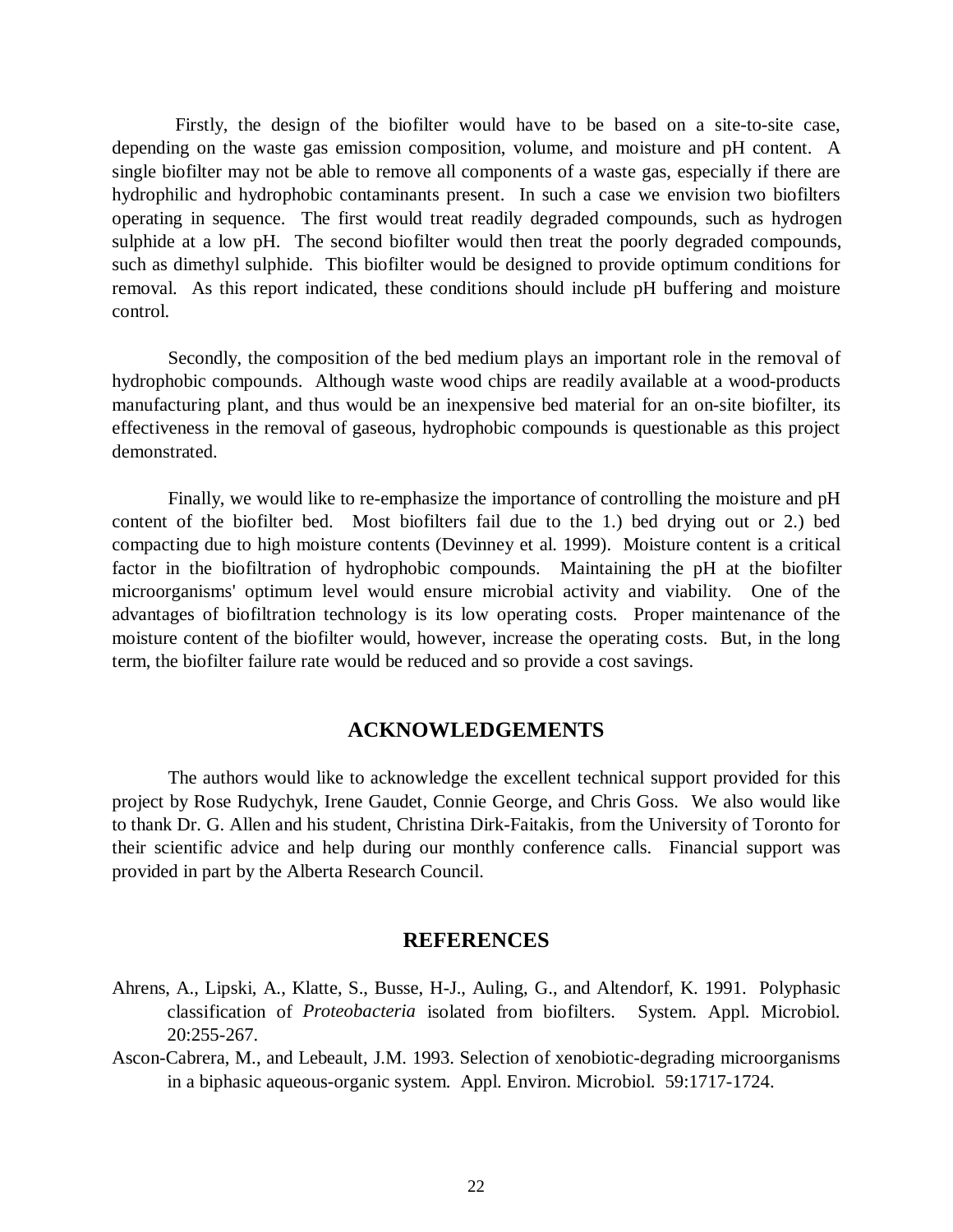- Atlas, R.M., and Barth, R. 1992. Hydrocarbon biodegradation and oil spill remediation. In Advances in Microbial Ecology. Vol. 12. Edited by Marshall, K.C. Plenum Press, New York. pp. 287-338.
- Atlas, R.M., and Parks, L.C. 1993. Handbook of microbiological media. CRC Press Inc., Baco Raton, LA. Pg. 782.
- Bendinger, B., Kroppenstedt, R.M., Klatte, S., and Altendorf, K. 1992. Chemotaxonomic differentiation of coryneform bacteria isolated from biofilters. Int. J. Syst. Bacteriol. **42:**474-486.
- Budwill, K., and Coleman, R.N. 1997. Effect of silicone oil on biofiltration of *n*-hexane vapours. In Proceedings (part II) of the  $11<sup>th</sup>$  Forum for Applied Biotechnology, 25-26 Sept., Gent, Belgium. pp. 1521-1528.
- Budwill, K., and Coleman, R.N. 1998a. Removal of BTEX compounds in peat-based biofilters using surfactants. Final report to CANMET, Natural Resources, Canada (PWGSC Contract No. 23440-6-1042/001/SQ). 39 pp.
- Budwill, K., and Coleman, R.N. 1998b. Identification of heterotrophic bacteria isolated from peat-based biofilters treating *n*-hexane. In Proceedings of the 8<sup>th</sup> International Symposium on Microbial Ecology, 9-14 Aug. 1998, Halifax, NS.
- Budwill, K., and Coleman, R.N. 1999. Comparison of peat and waste wood as biofilter bed material. In Proceedings of the Sustainable Forest Management Network Conference: Science and Practice: Sustaining the Boreal Forest, 14-17 Feb. 1999, Edmonton, AB. Edited byTerrence S. Veeman, Daniel W. Smith, Brett G. Purdy, Fiona J. Salkie, and Gillian A. Larkin, Sustainable Forest Management Network, Edmonton, AB. pp. 623- 628.
- Budwill, K., George, C., and Coleman, R.N. 1996. Results from preliminary biofiltration experiments on the treatment of hydrophobic volatile air emissions. In Proceedings of the 1996 Conference on Biofiltration (an Air Pollution Control Technology), 24-25 Oct. 1996, University of Southern California, LA. Edited by Reynolds, F.E. pp.239-246.
- Cesario, M.T., Beeftink, H.H., and Tramper, J. 1992. Biological treatment of waste gases containing poorly-water-soluble pollutants. In Proceedings of an International Symposium: Biotechniques for Air Pollution Abatement and Odour Control Policies, Maastricht, The Netherlands. Elsevier Science Publishers, Amsterdam. Editied by Dragt A.J., and van Ham J. pp. 133-140.
- Cho, K-S., Hirai, M., and Shoda, M. 1991. Degradation characteristics of hydrogen sulfide, methanethiol, dimethyl sulfide and dimethyl disulfide by *Thiobacillus thioparus* DW44 isolated from peat biofilter. J. Ferment. Bioeng. 71:384-389.
- Coleman, R.N., and Dombroski, E.C.. 1995a. Evaluation of a biofilter inoculated with bacteria capable of removing specific Kraft pulp mill air emission components. In Proceedings of the Emerging Technologies in Hazardous Waste Treatment VII special symposium, Division of Industrial & Engineering Chemistry, American Chemical Society, 17-20 Sept., Atlanta, GA. pp. 1059-1062.
- Coleman, R.N., and Dombroski, E.C.. 1995b. Removal of organic sulphur containing compounds from process and fugitive gaseous emissions using biofilters. Final report to CANMET, Natural Resources, Canada (D.S.S. Requisition #23440-2-9232), 82 pp.